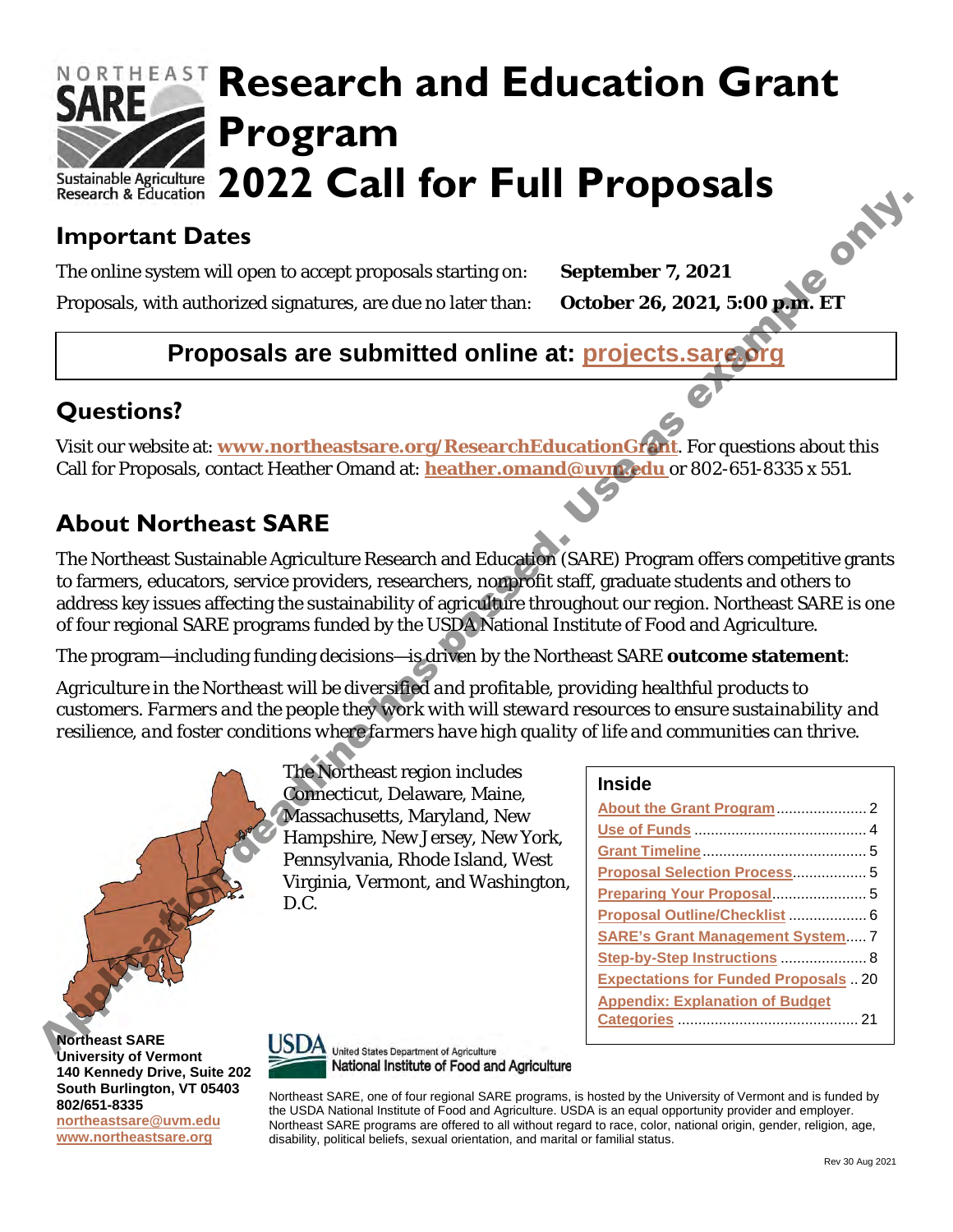# <span id="page-1-0"></span>**About Northeast SARE Research and Education Grants**

#### **Overview**

The Research and Education Grant program funds projects that result in gains in farmer knowledge, awareness, skills and attitudes that are then applied to make measurable on-farm changes leading to greater sustainability. The focus on farmer behavior change is a key requirement of this grant program.

All proposals must include an education program for farmers that seeks to achieve a "performance target" that describes the changes in practices, behaviors or conditions among farmers that are expected to result from the proposed project. Proposals may be submitted with or without an applied research component that supports the education program. To learn more about outcome funding and the use of performance targets, visit our "Guide to Outcome Funding" at: **www.northeastsare.org/outcomefunding**. sustainnum this grain to the sease on further and the project SAP and the structure of this grain response to the structure of the structure of the structure of the structure of the structure of the structure and the stru

#### **New for this Call**

There has been a change in USDA NIFA's determination of indirect costs. Applicants should now calculate indirect as 10% of direct costs (versus 10% of the total budget). More information on indirect and other budget considerations is available in the **Appendix**.

#### **Eligible Applicants**

Research and Education Grants are open to anyone who works with farmers, including personnel at nonprofit organizations, colleges and universities, Cooperative Extension, municipalities, tribal governments, state departments of agriculture, federal agencies, research farms and experiment stations, for-profit business entities (such as private consultants, farmers<sup>1</sup> and veterinary practices), etc.

Northeast SARE encourages projects submitted from or in collaboration with women, the LGBTQ+ community, and Black, Indigenous and People of Color (BIPOC). Additionally, we encourage projects submitted from or in collaboration with Minority Serving Institutions (including 1890s and other historically Black colleges and universities, Hispanic-Serving Institutions, and tribal colleges and universities) and other organizations in the Northeast that work with historically underrepresented communities.

Your organization must have the legal structure and financial capacity in place to receive and execute a Northeast SARE contract, including expending funds needed for the project prior to receiving reimbursements from Northeast SARE; advance payments are not possible.

Projects must take place within the Northeast region, described on page 1. Applicants and host organizations may be located outside of the Northeast region if the project activities and the farmers served are located within the Northeast region.

Current SARE grant recipients who are behind in their reporting will not be awarded a new project.

Northeast SARE will not fund proposals that appear to duplicate work that has been approved for funding by another grant program (within or external to SARE).

Northeast SARE is committed to accessibility for all eligible applicants. We encourage you to reach out to us regarding any challenges you experience as you plan and submit your preproposal. To do so or to specifically request a disability-related accommodation, please contact Northeast SARE as soon as possible at 802-651-8335 or **northeastsare@uvm.edu**.

<span id="page-1-1"></span>*<sup>1</sup> Northeast SARE uses the U.S. Census of Agriculture definition of a Farm: "Any place from which \$1,000 or more of agricultural products were produced and sold, or normally would have been sold, during the census year." For more information and examples of eligible farms, please see our Definition of a Farm document at: [www.northeastsare.org/farmdefinition](http://www.northeastsare.org/farmdefinition).*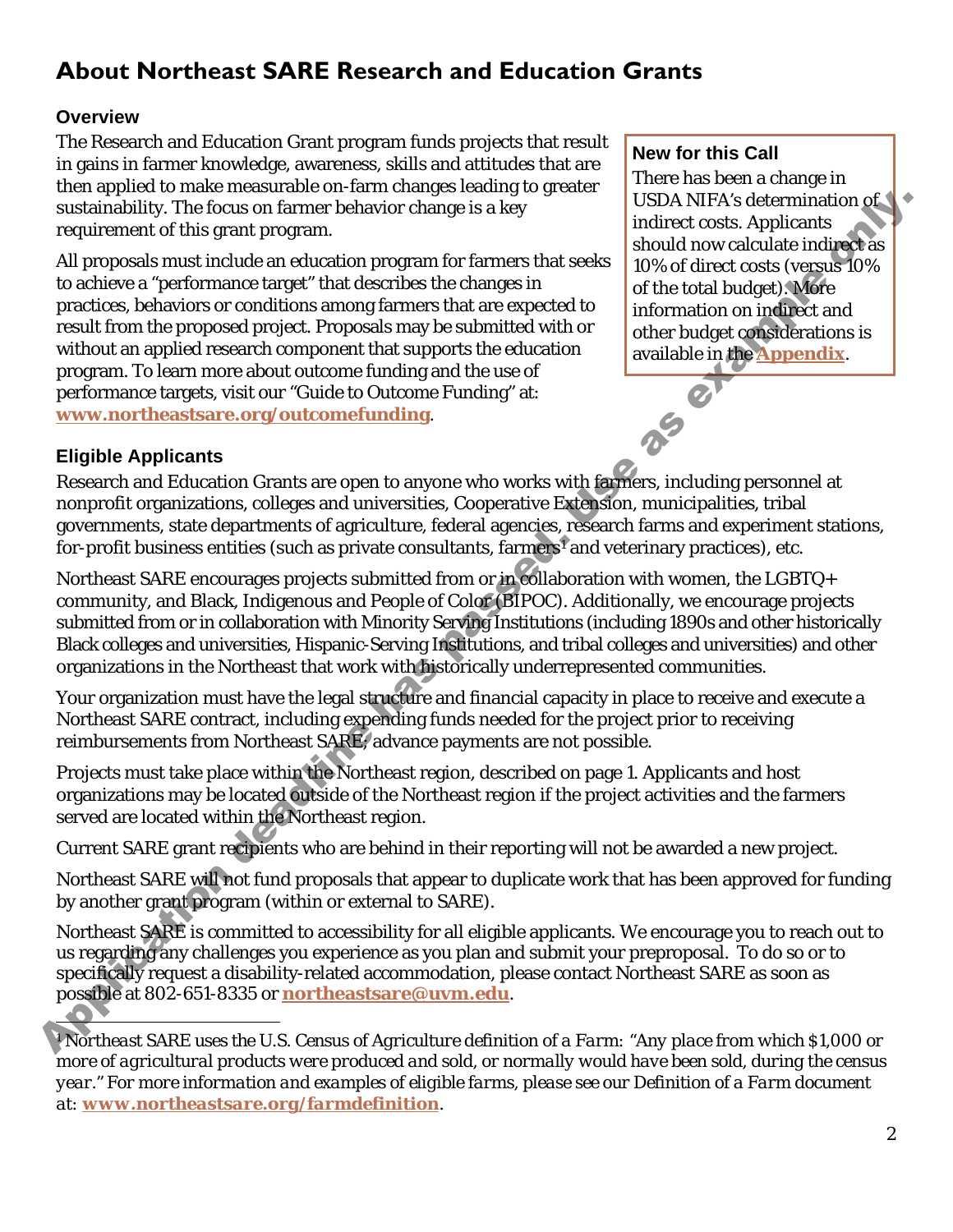#### **Changes to an Approved Preproposal**

You may submit only one full proposal per year to Northeast SARE's large grant programs, including Research and Education, Research for Novel Approaches and Professional Development, even if you received multiple invitations to submit a full proposal. *Please note that you may not change the project leader/Principal Investigator (PI) of an approved preproposal to accommodate multiple full proposal submissions.*

Minor revisions to your approved preproposal are acceptable, especially if such changes were suggested by preproposal reviewers. Reviewers will not accept a full proposal that differs significantly from the preproposal unless the changes made were those specifically suggested by preproposal reviewers. Reviewers will have your preproposal, along with the suggestions and comments sent to you from the preproposal review team. Please be sure that the content of your full proposal addresses all questions and concerns that were noted.

#### **Funding Available**

Northeast SARE's Administrative Council has allocated \$2 million to fund projects for this cycle of Research and Education Grants. There is no proposal funding cap for this program but awards typically range from \$30,000 to \$250,000 depending upon a project's complexity and duration. We estimate that 10 to 15 awards will be made in 2022.

#### **Project Duration**

Typical project length is 2 to 3 years. All projects must be completed by November 30, 2025.

#### **Conflict of Interest**

Members of the Northeast SARE Administrative Council, SARE staff, and SARE State Coordinators are not permitted to be funded or named in proposals submitted to this grant program. Members of proposal review teams are not permitted to discuss or vote on proposals that are submitted by organizations they work for, organizations for which they serve as a board member or paid consultant, former graduate student advisees or advisors, family members or close personal friends. Reviewers may not participate in review of a proposal in which their collaborators on research projects or co-authors on peer reviewed publications (including pending publications and submissions) serve as project leaders; the timeline for this prohibition is for any projects or publications within the past three years. Northeast SARE's full Conflict of Interest policy can be found at: **www.northeastsare.org/COI**. Minner revisions to your approved preproposal are acceptable especially if such changes were suggested.<br>By proposal at mini-to character will rois comptain the difference of the proposal at the<br>strongen and most the tenso

### **Public Domain**

Proposals and reviews are kept confidential, shared only among Northeast SARE staff, Administrative Council members, and grant program reviewers. However, Northeast SARE, as a USDA NIFA program, is committed to public access of results of funded projects; therefore, information on funded projects, their reports, and related information will be in the public domain.

3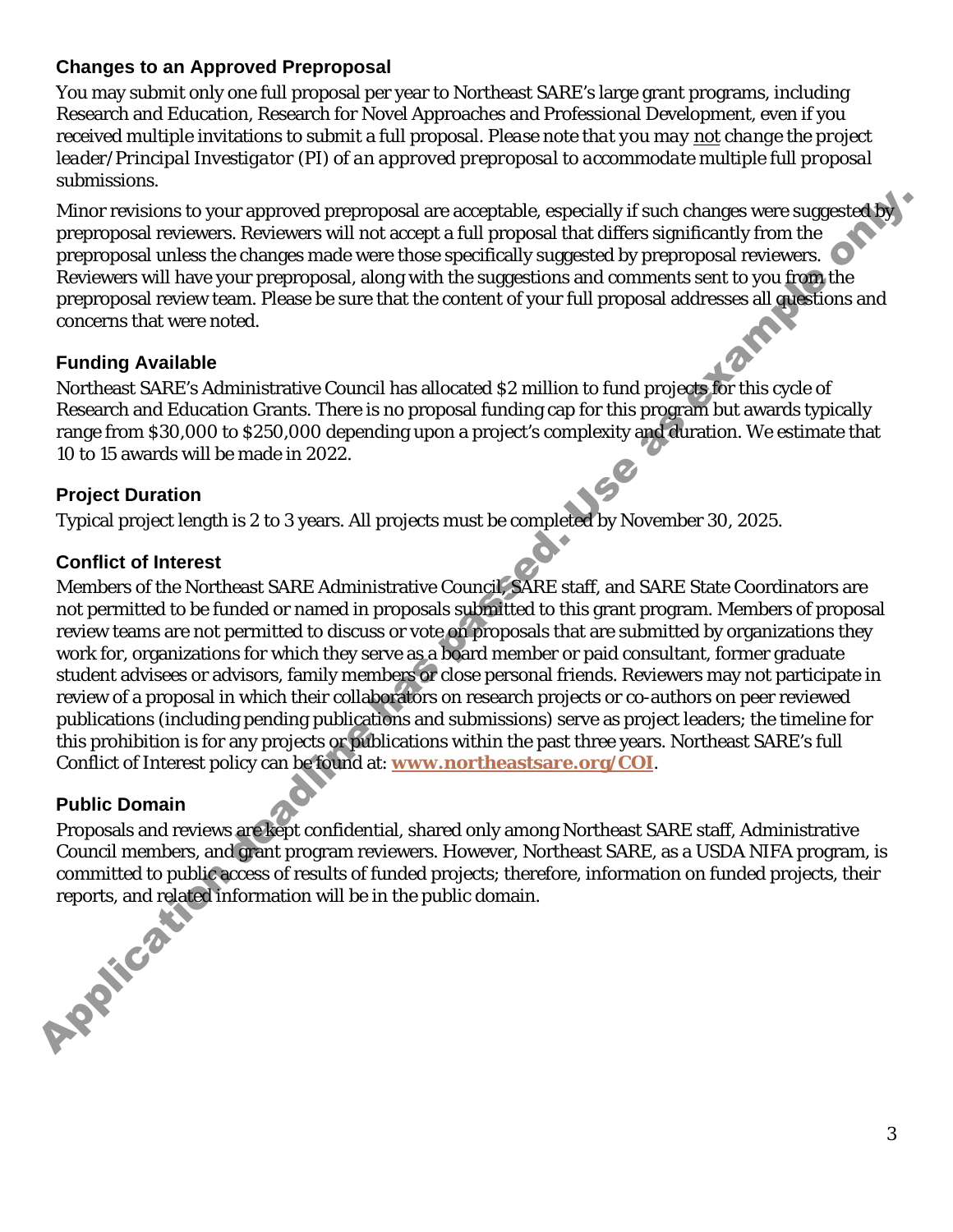# **Use of Funds**

SARE funding must comply with USDA NIFA and University of Vermont (Northeast SARE's host institution) guidelines. Therefore, there are certain allowable and ineligible expenses for this grant program, listed below. All grant expenses must be incurred during the contract period, which will be defined before the project begins.

#### **Eligible Expenses**

Funds may be used for the following expenses, if they are specific to the project:

- **Labor**, including wages, stipends, salary and fringe benefits, for individuals working on the project;
- **Materials and supplies**, including research and education supplies, outreach materials, and software;
- **Travel and per diem expenses necessary for the project**;
- **Journal and other publication fees** if they are incurred during the contract period as well as copies, postage and other communications expenses; **Elligible Expenses**<br>
Funds my be used for the following expenses, if they are specifie to the project:<br>
• Labor, including wages, stipensis, salary and fiting benefits, for individuals working on the project:<br>
• Materials
	- **Consultant services** like farmer stipends, presenter fees and other services rendered, as well as research incentives and compensation for interviewees, and subscriptions for project-specific services;
	- **Meeting and training expenses**, including facility rental and participant support costs;
	- **Equipment purchases and fabrication** that are necessary for, and unique to, the project (equipment with general uses, like a computer or tractor, are not eligible);
	- Farm equipment and land **rental or operating charges**;
	- **Subawards** for portions of the project conducted by other organizations; and
	- **Indirect costs** up to 10 percent of total direct costs. Please note that for-profit businesses cannot include indirect costs in the budget (see Appendix for more information).

#### **Ineligible Expenses**

Funds may NOT be used for:

- **Capital costs** including the purchase of land, buildings, livestock, general use machinery, greenhouses, and major improvements, fixtures or expansion expenses;
- **Normal operating expenses** that would be incurred in the absence of the project such as utilities, general maintenance, or general supplies.
- **Promotional items**, including items of clothing (hats, tee shirts, aprons, etc.), swag, giveaways, subsidies, raffles, and branded promotional material;
- **Travel to scholarly and other meetings** unless essential to the project's success, such as presentation of project results;
- **International travel** unless essential to the project's success and described in the budget justification (Note: There are certain restrictions on costs and airline carriers);
- **Cell phone charges**, even if you use your cell phone in the course of the project;
- **Food expenses** unless necessary for the continuity of a training event or project meeting; and

**Expenses outside of the grant period.** SARE cannot pay for expenses incurred before the award start date or after the end date on the grant contract.

It is expected that costs for copiers, cameras, computers, video equipment, and other items that have uses beyond the boundaries of the project must be provided by the applicant, as they are considered indirect costs. To be considered as a direct cost, the item must be clearly essential to, and used only for, the proposed project.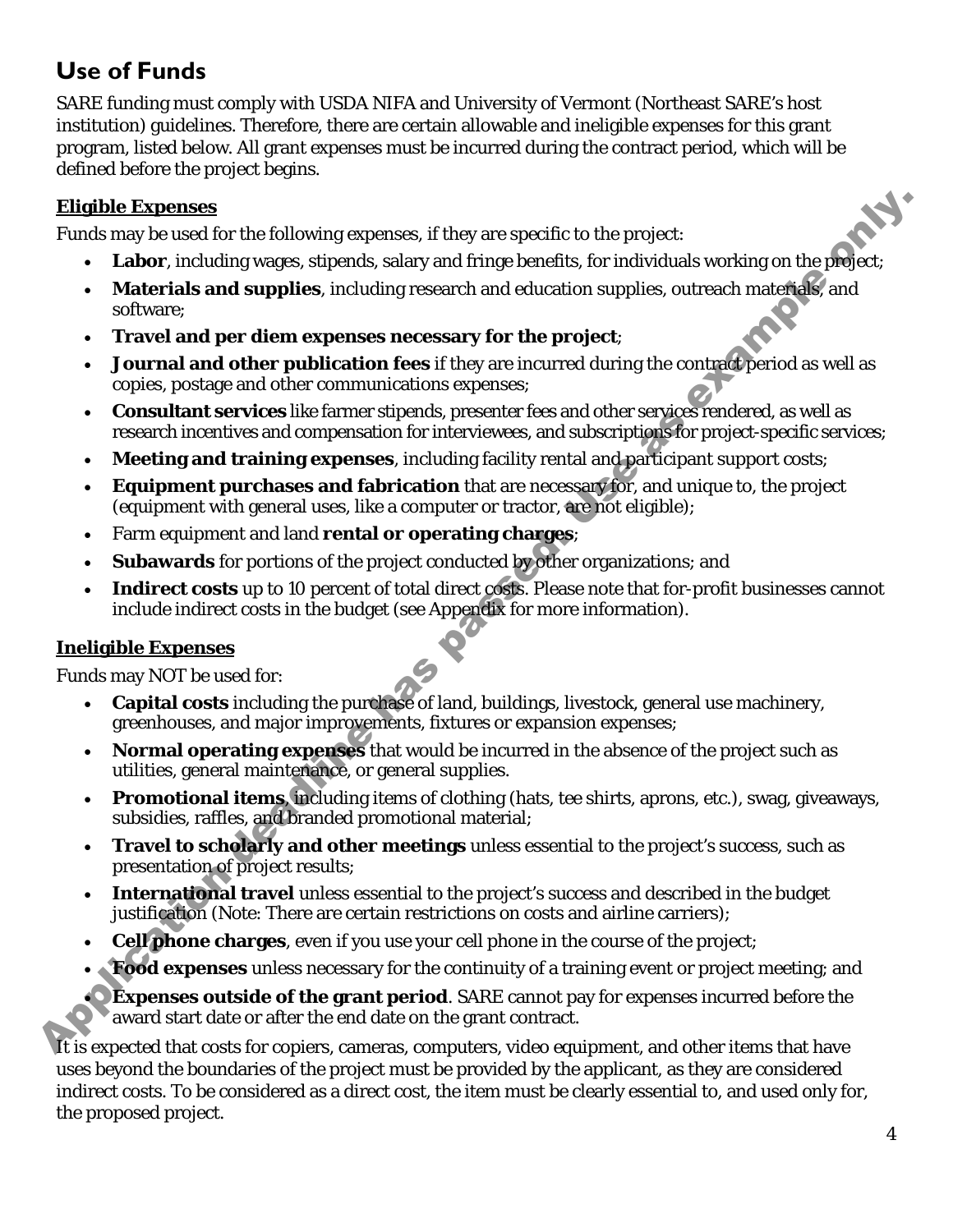# <span id="page-4-0"></span>**Grant Timeline**

| *There are two tiers of full proposal review. Applicants will be notified whether their proposal moves on<br>from Tier 1 to Tier 2 review. |  |
|--------------------------------------------------------------------------------------------------------------------------------------------|--|

# <span id="page-4-1"></span>**Proposal Selection Process**

Proposals are evaluated by independent review teams made up of farmers, researchers, non-profit staff and agricultural service providers. Reviewers evaluate proposals on a Likert scale using the criteria that are listed beside the **Step-by-Step Instructions**. A summative score is then generated for each proposal using the weights for each individual section listed in the review criteria. Full proposals undergo two tiers of review one for multiple teams, each reviewing a subset of all full proposals, and a second for a single panel to review all proposals moved forward from Tier 1. Not all proposals moved forward from the first tier will be funded. Review team scores and comments are provided to the Northeast SARE Administrative Council, the program's governance body, that makes final decisions about funding allocations. When selecting proposals for funding, the Administrative Council may give additional consideration to audiences, topics, and geographic locations that are underrepresented in Northeast SARE's grant portfolio. ment account of the state of the state of the state of the state of the state of the state of the state of the state of the state of the state of the state of the state of the state of the proposal review. Ap[plica](http://www.northeastsare.org/ResearchandEducationPrep)tes we as

# <span id="page-4-2"></span>**Preparing your Proposal**

Please prepare your proposal well in advance of the deadline. Most organizational sponsored programs offices or grant support staff need several weeks to review and approve proposals, so plan accordingly if this applies to you. We recommend that you allow for a full day to enter and submit your proposal online to the SARE Grant Management System.

The Grant Commitment Form must be signed by you and your organization's authorized official and uploaded at the time of submission. If any subawards are included in the proposal, each must also complete a Grant Commitment Form and these must also be uploaded at the time of submission. Letters from each key individual must also be uploaded. Incomplete proposals will not be reviewed.

There are word limits for most entries. We suggest you use a word processing program to develop your proposal content offline, ensuring it is accurate and complies with the word limits before pasting into the online system. To that end, a Word document of the proposal questions is available at: **www.northeastsare.org/ResearchandEducationPrep**.

Keep your writing clear and simple. To the extent possible, avoid scientific jargon and specialized vocabulary -- write for a mixed audience that includes farmers, researchers from multiple disciplines, Extension and non-profit educators, and other agricultural service providers. You can assume that grant reviewers have solid agricultural knowledge, but not necessarily deep expertise in your subject area.

Do not include links to external sites, except as needed in the citation list, as they will not be considered by reviewers.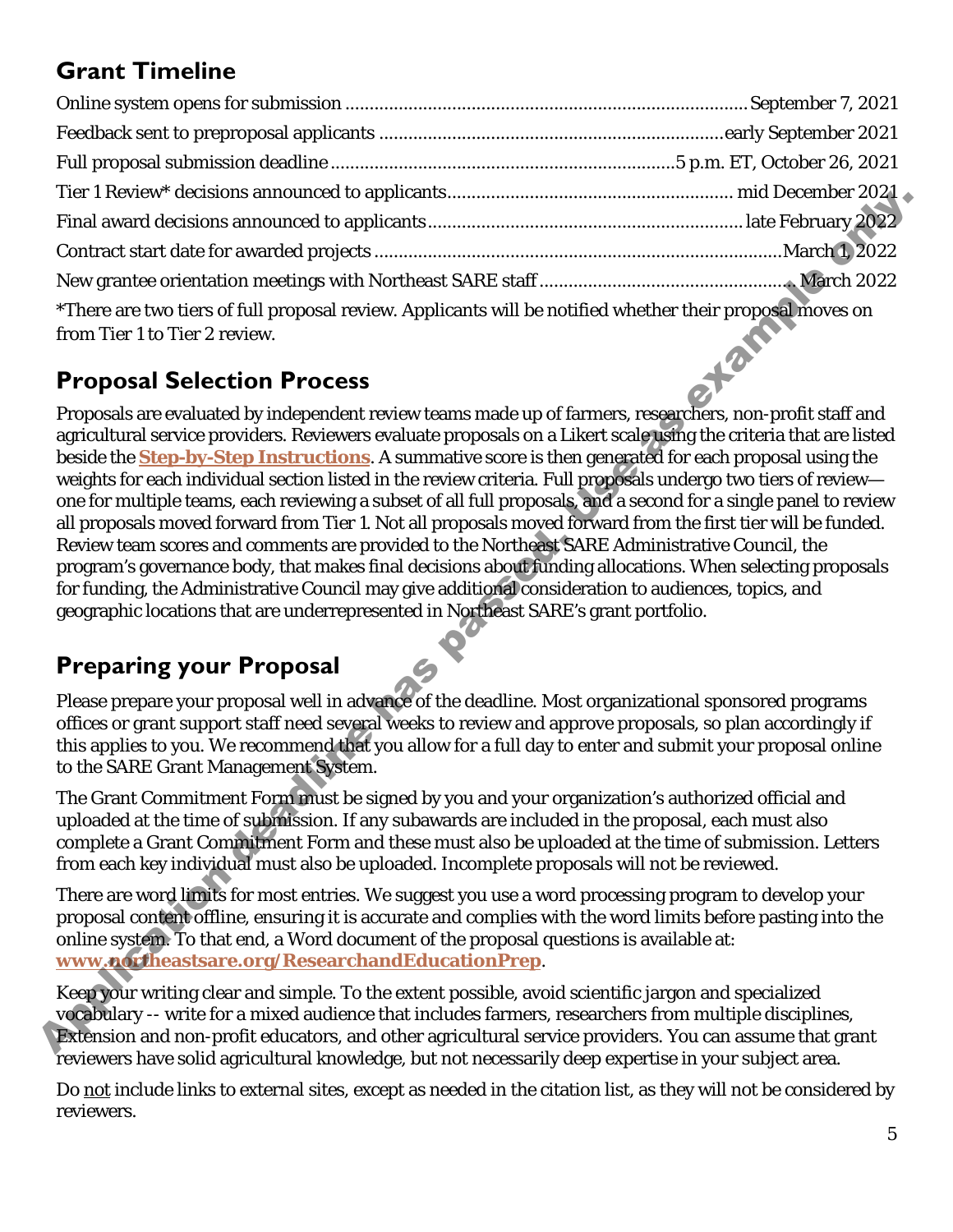# <span id="page-5-0"></span>**Full Proposal Outline / Checklist**

Components of the full proposal and their word limits appear below, listed in the order they appear in the online grant management system within section headings. You may use the outline as a checklist to ensure the proposal is complete before submitting.

Items with an asterisk (\*) are required documents that need to be uploaded. Proposals with missing or<br>incomplete required documents will not advance to grant review.<br><br>Project Title (150 character-limit) incomplete required documents will not advance to grant review.

- $\Box$  Project Title (150 character-limit)
- **Project Description (300 character-limit)**

#### **General Information**

- □ Project Start Date
- □ Project End Date
- □ Primary State
- (Optional) Geographical Scope
- **Q** Primary Commodities
- **Q** Primary Practices
- **Q** Primary Benefits and Impacts
- $\Box$  Was a full proposal of this work submitted previously to Northeast SARE?
- $\Box$  Does this project involve research with vertebrate animals?
- $\Box$  Does this project involve human subjects research?
- $\Box$  Plan for IACUC/IRB Determination (no word limit)
- (Optional) Additional Context (150-word limit)
- □ Response to Preproposal Comments (250-word limit)
- □ Project Summary (450-word limit)

#### **Performance Target**

□ Performance Target (100-word limit)

#### **Statement of Need**

- □ Description of Problem or Opportunity (400word limit) □ Description of Proble<br>word limit)<br>□ Solution and Benefit<br>□ Farmer Interest (300<br>Project Team<br>□ Key Individuals (400<br>□ \*Letters of Commitm
	- $\Box$  Solution and Benefits (400-word limit)
	- Farmer Interest (300-word limit)

### **Project Team**

- $\Box$  Key Individuals (400-word limit)
- **\***Letters of Commitment from Key Individuals (Upload)
- $\Box$  Project Advisory Committee (350-word limit)

#### **Achieving the Performance Target**

- □ Education Plan (750-word limit)
- (Optional) Curriculum/Supporting Document (Upload)
- □ \*Draft Verification Tool (Upload)
- $\Box$  Milestones (900-word limit, suggested total limit of 12 milestones of 75-word limit each)

#### **Research (for projects that include a research component)**

- $\Box$  Will you be conduction research as part of your project?
- Research Hypothesis or Question (100-word limit)
- Research Description (1,200-word limit)
- (Optional) Other Relevant Research Information (Upload)

#### **Previous Work**

- $\Box$  Literature Review (1,200-word limit)
- $\Box$  Citation List (no word limit)

#### **Budget**

- $\Box$  Organizational Affiliation of Subawardees
- **\***Budget Justification and Narrative Spreadsheet(s) for the host organization and each organization receiving funds as subawards (Upload) decuments will not advance to grant review.<br>
character-limit)<br>
on (300 character-limit)<br> **as Equation Plan** (750-word limit)<br> **as Equation Plan** (750-word limit)<br> **as Equation Plan** (750-word limit)<br>
(Upload)<br> **b** First V
	- □ Total Direct Costs
	- □ Total Indirect Costs
	- □ Total SARE Request

#### **Host Organization Approval**

- **\***Grant Commitment Form(s) for PI's organization and each organization receiving funds as subawards (Upload)
- Authorized Official Contact Information
- $\Box$  FDP Clearinghouse Information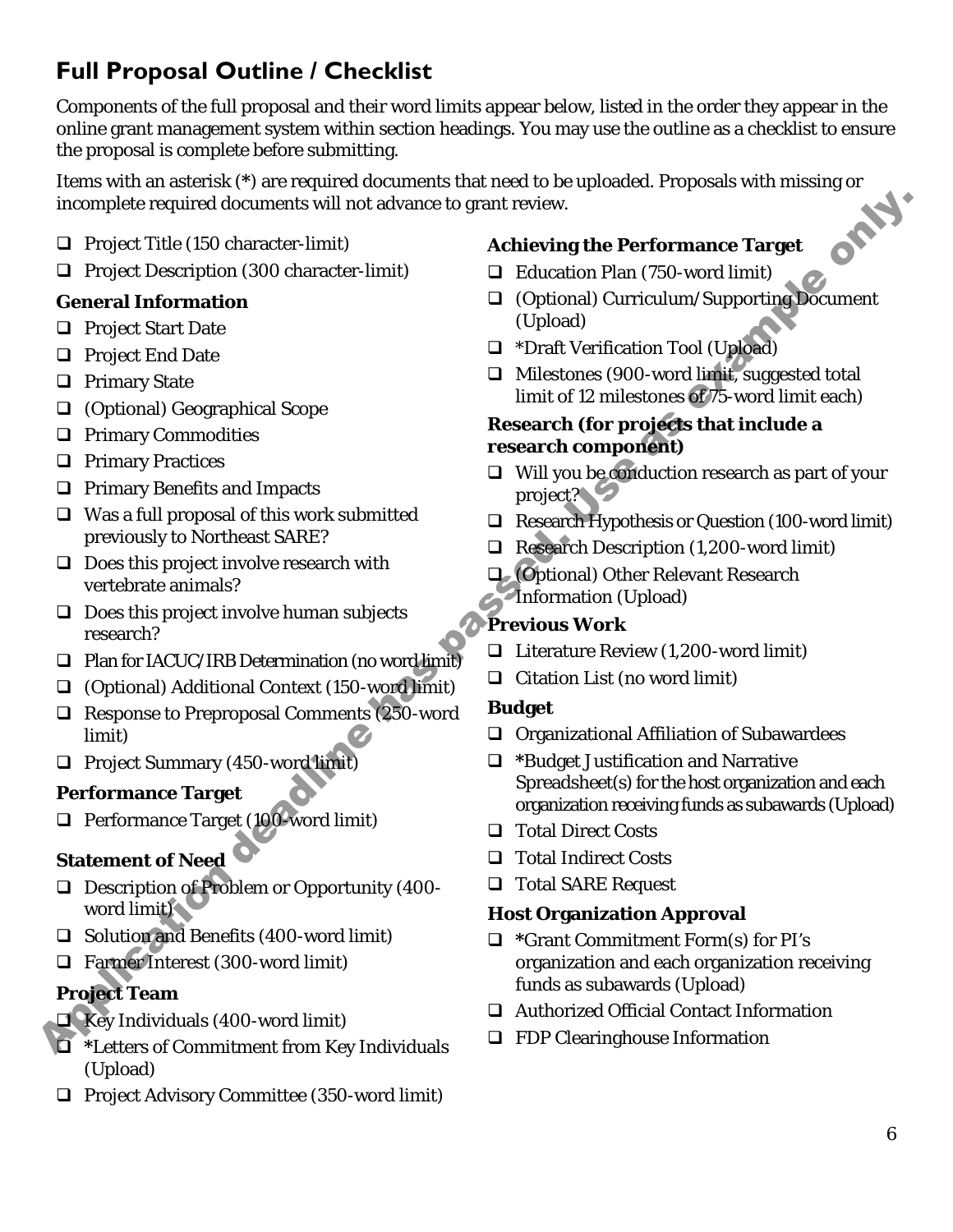# <span id="page-6-0"></span>**SARE's Grant Management System**

Proposals are submitted online at: **[https://projects.sare.org](https://projects.sare.org/)**.

SARE's Grant Management System supports the following web browsers: Brave, Chrome, Edge, Firefox, Opera and Safari. Please plan to use one of these browsers when entering your proposal.

The Grant Management System will be open to accept proposals from September 7, 2021 until the deadline, **5:00 p.m. ET on Tuesday, October 26, 2021**. Staff are available to answer questions until 5 p.m. ET on the due date. Proposals submitted after 5:00 p.m. ET on October 26 will not be accepted. We strongly suggest you submit your proposal well in advance of the deadline in the unlikely event you experience technical issues that take time to resolve. Please look for an application confirmation email early on Wednesday October 27; if there were any issues that need to be resolved with your application, you will be notified via email at that time.

#### **Entering Your Proposal**

Go to: **https://projects.sare.org** and log in with the account you used to submit your preproposal. Click "**Manage my grant proposals."** Under "**Unsubmitted Proposals**" you will see the proposal created with the same title as your approved preproposal. Click the link to begin.

If you wish to edit the title, click "**Edit Title**" and enter a clear and succinct title, in title case, of 150 characters or less (including spaces) that captures the essence of the project's intent. Avoid acronyms, jargon and unnecessary words. You may edit the brief "**Project Description**" of 300 characters or less by clicking "**Edit Description**." This is a short description of what the project intends to accomplish and, should your project be funded, will show up as the search result in the SARE database.

Be sure to click "**Save**" after each entry.

Your name, as the grant applicant, and the name of project leader/principal investigator (PI) have been auto-populated from the preproposal. If it is necessary for the applicant and the PI to be different from the preproposal, you must contact Heather Omand at **heather.omand@uvm.edu** immediately. Note: The PI is responsible for oversight of the project and must be housed at the same organization as the project's authorized official (the person authorized to sign for the organization hosting the grant, if funded).

Next, complete the proposal sections. Click on each section and submit responses to the questions; some have been automatically transferred from your preproposal and you may still edit them. To enter information, click "**Edit Answer**" for each question and be sure to click "**Save**" after each entry. See the Step-by-Step Instructions that follow for additional guidance. At any time during the writing of your proposal, you may preview a draft from the Proposal Overview Page by clicking "**View Draft**". Once there, you can also share the draft of your proposal with collaborators by either sending the "**Link to Share**" found at the top of the draft page or by creating and sending a PDF of the proposal. The wall the duck that we have been nettrogent which are the seate of the seate of the two states of the duck three seasons abundled duck 500 [p](mailto:heather.omand@uvm.edu).m. If on The scalar top and the three seasons of the duck of the seasons of th

When all proposal questions are answered to your satisfaction, go to the Proposal Overview page and click the "**Submit Proposal**" button at the bottom of the page. The "**Submit**" button will not appear until you have answered all required questions. Select "**I understand**" to confirm your submission. You will receive an email confirmation of your submission. *Your submission is not complete until this final step, and it is important that you see the email confirmation to be sure your submission went through.*

Prior to the deadline, you may unsubmit to revise the proposal, but if you do so, do not forget to submit it again when you are done, otherwise it will not go forward to review. When you unsubmit, the most recent version of your proposal can be edited (ie. you do not have to start over). Each time you submit or unsubmit the proposal, you will receive an email confirmation.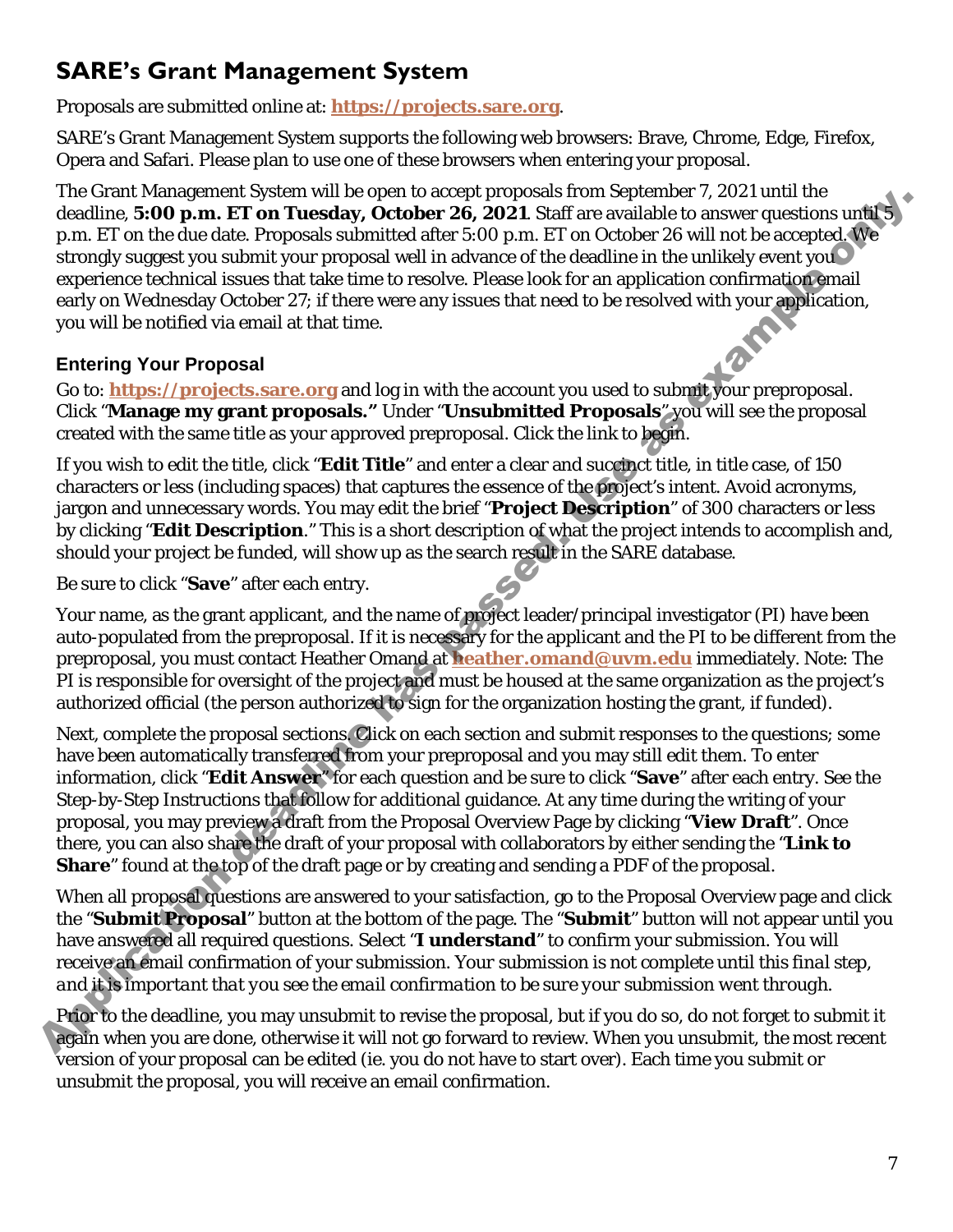# <span id="page-7-0"></span>**Step-by-Step Instructions**

The proposal is divided into sections that contain multiple questions. Instructions for all questions are presented below. Review criteria of the questions and the associated weights of proposal sections used in evaluating the proposals appear next to their associated questions throughout the instructions.

To navigate the proposal online, each section appears on the menu in the left sidebar of the **Proposal Overview** page; clicking on the section heading will open the fields for entering responses to questions. To enter a response, click the "**Edit Answer**" button after each question. Answers should be written per the instructions below and should adequately address the associated review criteria when applicable.

Please note: Do <u>not</u> include links to external sites in your submission (except as needed in the citation<br>list); they will not be considered by reviewers.<br>**General Information**<br>*Note: This section has no review* criterial list); they will not be considered by reviewers.

#### **General Information**

*Note: This section has no review criteria and is not scored by reviewers.* 

**Project Start Date:** Choose a start date from the calendar pop-up that is on or after March 1, 2022. Contract start dates will be March 1, 2022 but project work may begin after that date. Note: SARE cannot reimburse expenses incurred before the project start date.

**Project End Date:** Choose an end date from the calendar pop-up. All projects must be completed by November 30, 2025.

**Primary State:** Select the state where the majority of work will be carried out, i.e., the primary location of the grant activities. Usually this is the home state of the project leader.

*Optional:* **Geographic Scope:** If this project will take place in more than just the primary state, list all the states where this project will take place.

**Primary Commodities:** Choose *only* the primary production commodities being addressed or investigated by the project, *not* every commodity that might potentially be affected. If your project is not commodity-specific, select "Does not apply to specific commodities".

**Primary Practices:** Choose *only* the primary production practice(s) being addressed or investigated by the project, *not* every practice that might potentially be affected.

**Primary Benefits and Impacts:** Choose *only* the benefits and impacts that are most likely to be produced by the project, *not* every benefit or impact that could potentially occur.

**Was a full proposal of this work submitted previously to Northeast SARE?** This answer will be prepopulated from your preproposal.

**Does this project involve research with vertebrate animals?** Please answer either "yes" or "no". If your project is funded and involves vertebrate animals, SARE will require certification of protocol review from an Institutional Animal Care and Use Committee (IACUC). Federal animal welfare regulations require that all activities involving the use of live vertebrate animals used or intended for use in research, research training, experimentation, biological testing or for related purposes are reviewed to ensure animal welfare and humane care. Overview page: (it kinks on the section headling will open the fields for cutching responses to quastions the mean the constrained by the cutching response of the mean technomic behavior the field of the mean technomic be

**Does this project involve human subjects research?** Please answer either "yes" or "no". If your project is funded and involves human research subjects, SARE will need a completed approval document from an Institutional Review Board (IRB) for Protection of Human Subjects in Research. If your organization does not have IRB protocols in place, please consult this resource: **[www.hhs.gov/ohrp/regulations-and-policy/decision-charts-2018](http://www.hhs.gov/ohrp/regulations-and-policy/decision-charts-2018)**.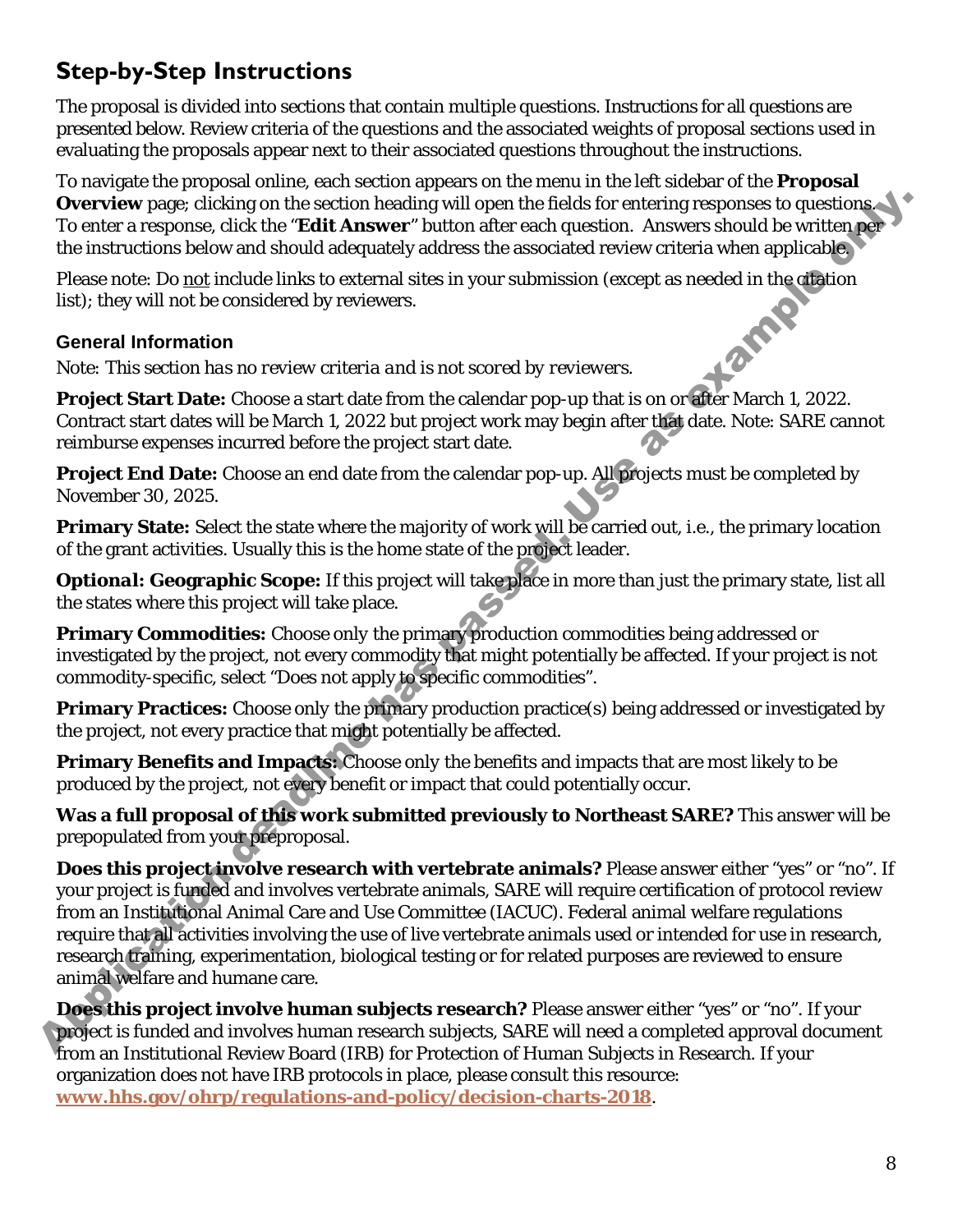**Plan for IACUC/IRB Determination (no word limit)**: If your project does not involve vertebrate animal research or human research subject, please write "not applicable." If your project involves vertebrate animal research or human research subjects, please describe your plan for obtaining IRB and/or IACUC determinations. Identify that your organization has an IRB/IACUC board that will review this project or identify a partner (typically compensated) that has agreed to provide this review. If your project is awarded, you will be required to provide the documentation before any research expenses can be reimbursed.

*Optional:* **Additional Context (150-word limit)**: Describe for reviewers any challenges or opportunities that you and others conducting this type of work face in accessing resources. If you entered an answer to this question at the preproposal stage, it has been carried over to your full proposal. You may choose to edit or remove it.

**Response to Preproposal Comments (250-word limit)**. Refer to "Changes to an Approved Preproposal" on page 3. Provide the following:

- A summary of the changes you made to respond to reviewer comments, if any.
- The rationale for your decision to incorporate comments or not.
- Any additional feedback you may have to reviewer comments.

**Project Summary (450-word limit)**. This is a standalone summary of the project; the summary must not refer to subsequent parts of the proposal by using language like, "This will be described later." If your project is approved for funding, the contents of this question will appear on the Project Overview page in the public SARE grant reporting site, therefore, we recommend that you return to this question to write it or refine it after completing the rest of the application. reinhum or different and dealing to the molecular state of reviewers any challenges or controller than the state of the state in the conservers and controller than the state of the state in a conservers of your different o

The summary has two elements, as follows. Include subheadings in the text you enter, to identify each element.

Problem or Opportunity and Justification: A brief description of the problem or opportunity to be addressed, the specific farm audience affected, and justification for the project, from the perspective of farmers.

Solution and Approach: The proposed solution to the problem or opportunity and the approach to achieving or implementing the solution.

#### **Performance Target**

#### **Performance Target (100-word limit)**

The performance target defines the specific and verifiable actions that farmers will take as a result of participating in your project (you may wish to finalize this section of the proposal last). The performance target represents your best, informed estimate of what will happen if all goes according to plan.

The performance target is a project's measurable goal, not a guarantee. It should be ambitious yet realistic. It is the logical outcome that farmers are expected to achieve resulting from their participation in your project's education program.

Write your performance target in one to two sentences, using the following four required components. For example, "X practice will be

#### **Performance Target criteria weight: 15%**

#### **Review criteria:**

The performance target describes: 1) the change or adoption farmers will make; 2) the number of farmers expected to adopt the practice or behavior; 3) the extent of that adoption expressed in measurable units (acres, families, animals, etc.); and 4) a numerical estimate of the economic, environmental and/or social benefit(s) that will be measured.

The performance target is specific, meaningful, measurable, and ambitious yet realistic.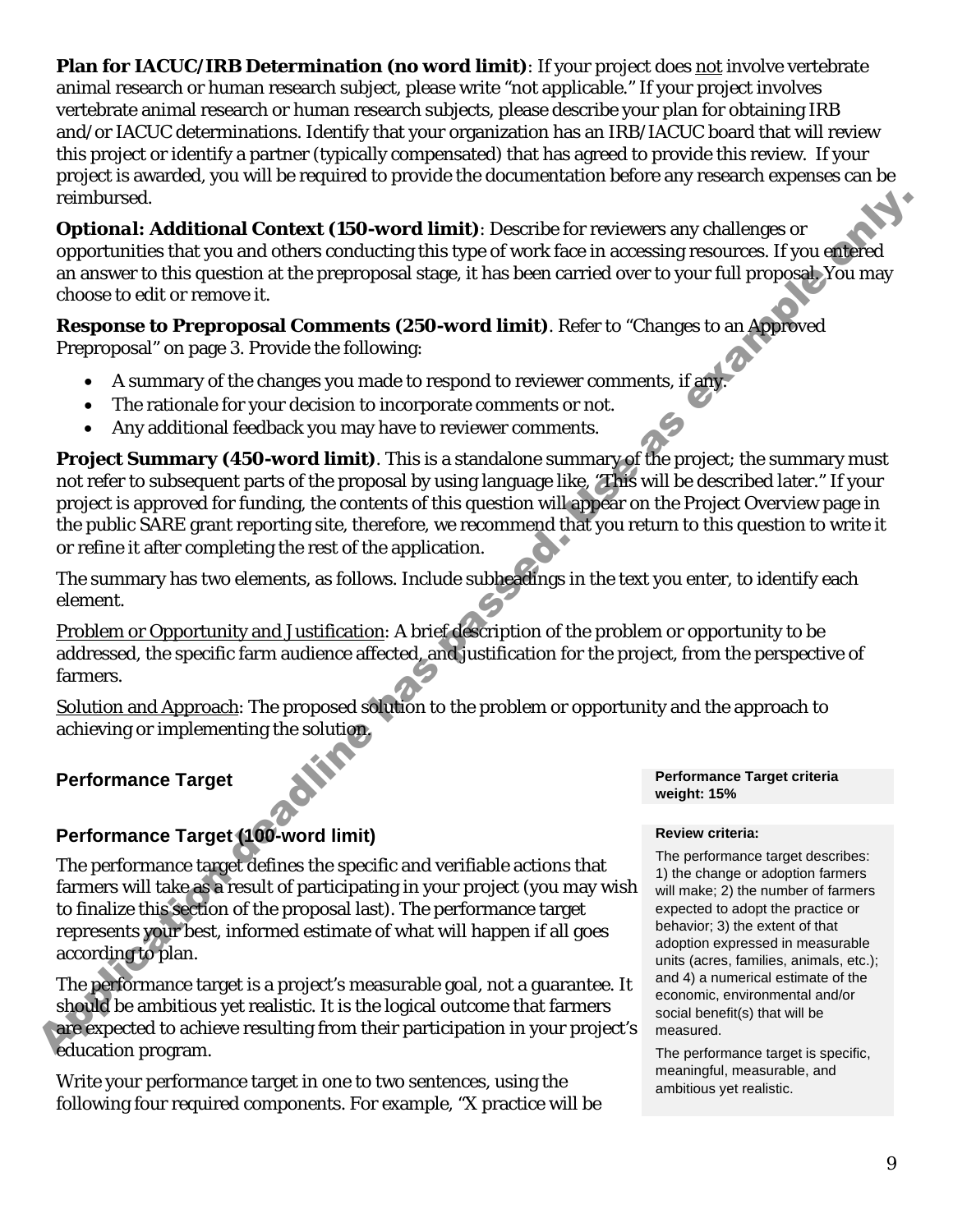adopted by X farmers on X number of acres, resulting in X improvement."

- 1. The **change or adoption farmers will make** by the end of the project as a result of their participation in the education program. *Examples include adopted a new crop or livestock production practice; an improved system for food safety, product processing, pest management; a new approach to business management, marketing or value-added enterprise; specific actions for intergenerational farm transfer or improved human resource management; and improved ties among food system stakeholders.*
- 2. The **number and type of farmers** who will adopt the new practice, change or behavior. *Examples include 50 grass-based dairy farms in New York; 200 shellfish farms in the mid-Atlantic; 60 farmers and their families in central PA dependent on rented land.*
- 3. The **extent of farmer adoption**, expressed in measurable units. This may be the amount of production affected by the change or adoption or other measurable impacts. *Examples include the total number of crop acres, animals, or other units of production switched to a new practice; number of new markets, products or enterprises developed; number of new farm management plans or strategies implemented; and number of employees, farm families, or communities affected by a new plan, practice or strategy.*
- 4. The **measurable benefits** that will result from the change, adoption of practices or new behavior. These must be measurable, either directly or based on values established in the literature. Measurable benefits can be environmental, financial and/or social. *Examples include pounds of excess nutrient applications avoided; reductions in number of pesticide applications; dollar savings on purchased input costs; dollar value of increased sales from new markets; the number and/or magnitude of farmer-reported improvements in quality of life; increases in the number of farm employees retained over time or in measures of employee satisfaction; and acres/value of farmland transferred to new farmers, among others.* Application dealing the method of the methods of the particular control in the method of the method of the method and the method in the method in the method in the method of the method of the method of the method of the m

Note: Do **not** refer to research objectives in the performance target. Since research results cannot be guaranteed, the extent to which participants achieve the performance target must not depend on the findings of proposed research.

Performance targets must **not** include percentages of unknown numbers.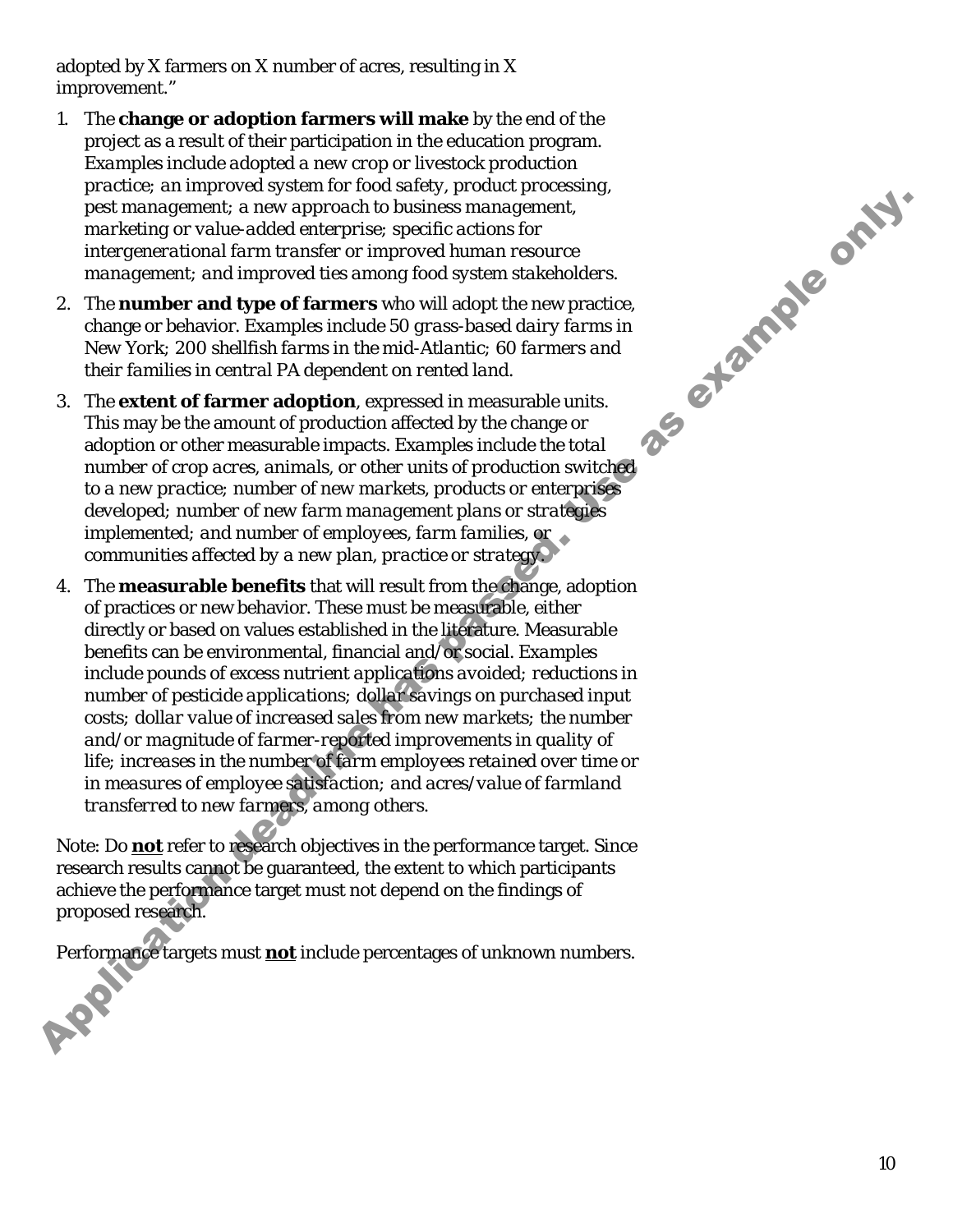**Statement of Need criteria weight: 20%**

#### **Description of Problem or Opportunity (400-word limit)**

Explain the problem or opportunity for farmers in the Northeast that the project will address, the source of the problem or opportunity, and why it is important to sustainable agriculture as described by Northeast SARE's outcome statement (see page 1). Provide the number, type, size and location of Northeast farms potentially affected or involved.

Provide evidence (data) to justify claims made in the description of the problem or opportunity. Sources of data may include but are not limited to published literature, unpublished reports, surveys, focus groups, cultural experiences and stories, records of meetings, the Census of Agriculture, etc.

#### **Solution and Benefits (400-word limit)**

State the proposed solution(s) that will be the focus of the project's efforts. Describe the expected measurable benefits to farmers. Provide evidence that supports how and why the solution is expected to be effective. Claims made about the proposed solution must be justified; the same sources listed in the section above may be used. Is important to sustainable agriculture as described by thoritiests SMES in the heating and the state of Northeast Theories from Northeast Control (Control (Control (Control (Control (Control (Control (Control (Control))

Include the benefits of conducting any proposed research (if relevant). The solution must **not** be contingent on research results. Please note that the education component of your project must rely on proven information that can benefit farmers.

#### **Farmer Interest (300-word limit)**

Provide evidence that farmers need or want the work proposed by your project and can benefit from the proposed solution. Justify statements of interest with numerical data (not expressed as percentages of unknown numbers) from surveys or other quantified needs assessments.

Specify the number and type of farmers you will engage as participants, relative to the total pool, and describe the geographic area from which you will recruit.

#### **Project Team**

#### **Key Individuals (400-word limit)**

Briefly describe yourself as the project leader (principal investigator) and other key individuals (cooperators) who will devote significant time to the project. Descriptions include name, position or role, business or organization, skills, relevant experience (may include lived experience), and primary responsibilities on the project. You should demonstrate your team's ability to manage the project and conduct its activities. If some key individuals have not yet been identified, provide a description of the

#### **Review criteria:**

The problem or opportunity is described and addressing it will enhance sustainable agriculture in the Northeast. There is a strong connection to Northeast SARE's outcome statement.

The type, number, size and location of farms potentially affected or involved are described. The need to address the problem or opportunity is substantial and is supported by specific evidence (data).

#### **Review criteria:**

The project proposes a feasible and realistic solution capable of leading to the targeted changes and measurable benefits that will improve sustainability. Compelling evidence is provided, such as data from previous work or quantified observations of farmer experience. The success of the solution is not contingent on research results, if applicable.

#### **Review criteria:**

The size and type of the farmer audience is described. These farmers experience the problem or opportunity and can benefit from the proposed solution. The proposal shows a strong understanding of farmer needs and provides substantial evidence (numerical data) of their interest to participate in the project. Statements of interest are not expressed as percentages of unknown numbers.

#### **Project Team criteria weight: 15%**

#### **Review criteria:**

The key individuals have the skills and experience to conduct the project. Their roles are well defined, and letters of commitment are included.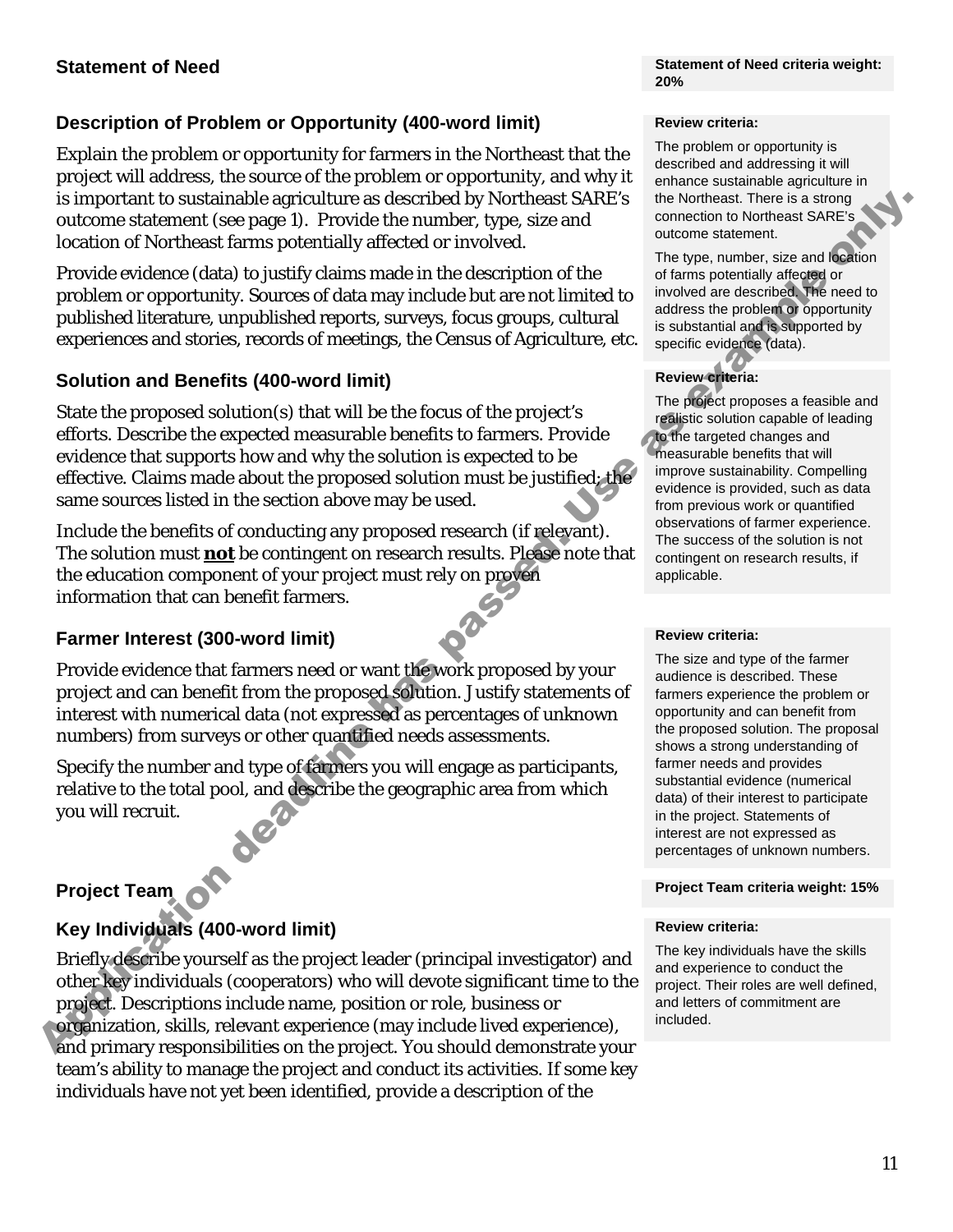role/qualifications of the persons who would be recruited to fill those positions.

Also name any other individuals and their organizations, outside of your own, that will be receiving funds requested from SARE to carry out the project, as well as those organizations who will be contributing significant money, personnel time, facilities or equipment to the project.

#### **Letters of Commitment from Key Individuals (Upload)**

Each key individual (other than you, the applicant) must provide a letter of commitment. Each letter should indicate that the individual understands their role, describes what they will bring to the effort, and acknowledges their willingness to participate. Letters should be written by the individual team members (not you) and addressed to you as the project leader.

Do **not** upload: Letters of general support from individuals who are not part of the project team or key individuals, curricula vitae, or sample promotional materials about your organization.

#### **Project Advisory Committee (350-word limit)**

An advisory committee consisting of at least two farmers and one agricultural service provider (e.g., Extension, NRCS or other federal or state agency, private or non-profit organizations, veterinarian or other farm advisor) is required to provide input on project design and implementation. Additional people representing other affiliations, such as researchers, may also be included on the committee. The committee must **not** include Key Individuals but may include others involved in the project. Provide the names and affiliations of those who will serve on the advisory committee. Letters of Commitment from Key Individuals (Upload)<br>Letters of Commitment from Key Individuals (Upload)<br>of commitment Each letter should indicate that the individual<br>unformands their role, describes what they will hringe t

Describe the extent to which advisory committee members have provided input during proposal development and how they will be engaged during the project, for example in assessment of farmer interest, providing feedback on preliminary findings, and sharing project activities and findings. Describe how and when advisory committee meetings will occur.

#### **Achieving the Performance Target**

This section consists of the Education Plan and Milestones. The Education Plan provides an overall description of the project's plan for engaging participants, creating learning opportunities, and evaluating the results of these activities. Milestones provide the steps that detail what the farmer participants do in each of the three categories (engagement, learning and evaluation). It might be helpful to think about milestones as a project timeline of participant actions to achieve the performance target. Milestones will only include research activities if farmers participate directly in them as an integral component of their learning experience.



#### **Review criteria:**

Advisory committee members are appropriate to the project and include at least two farmers and one agricultural service provider. Committee members have provided input into proposal development and there is a clear plan to engage the committee throughout the project.

**Achieving the Performance Target criteria weight: 25%**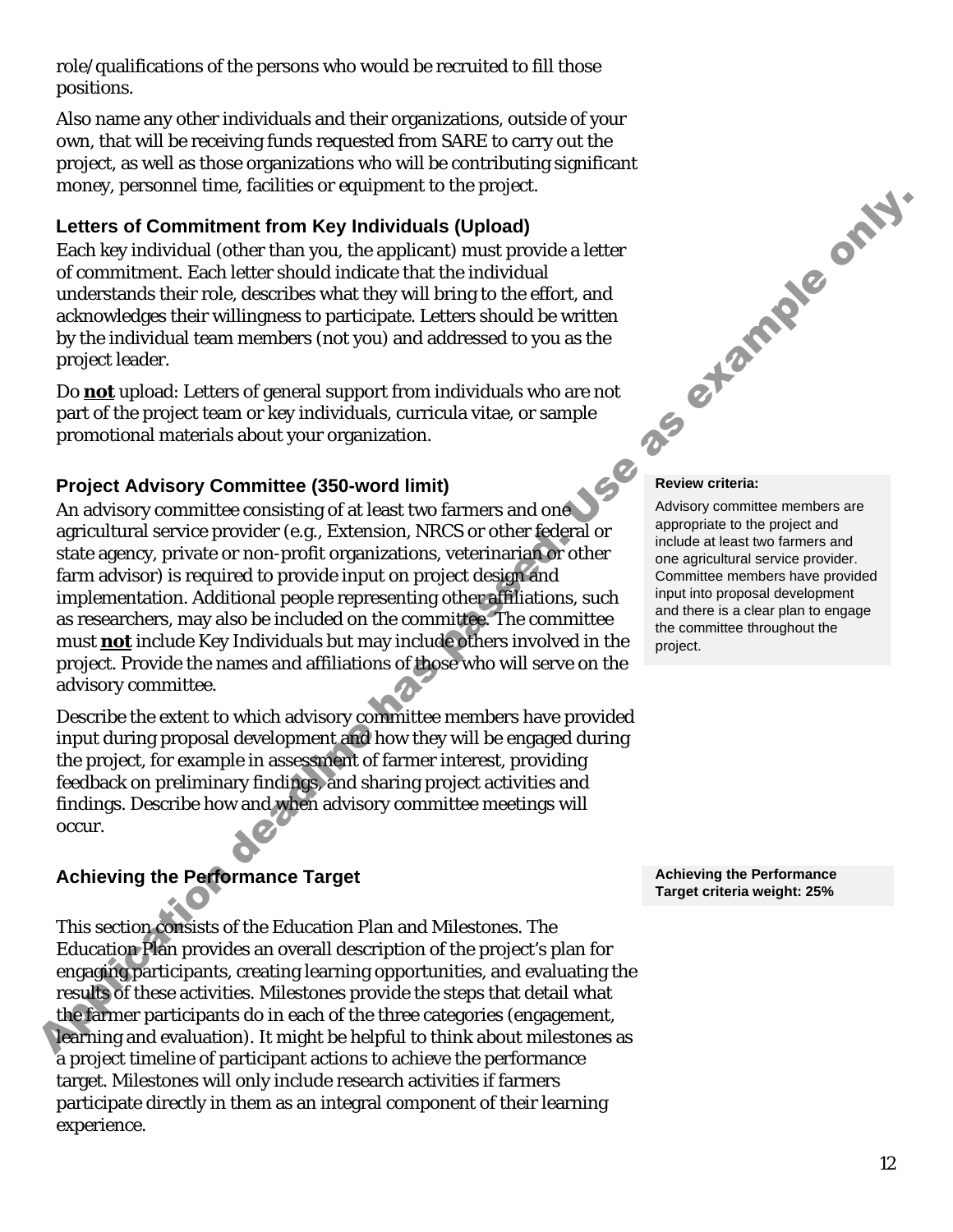Northeast SARE offers the following resources that may be helpful to you as you develop this section.

**[Guide to Outcome Funding](https://northeast.sare.org/grants/get-a-grant/research-and-education-grant-program/guide-to-outcome-funding/)** – Describes outcome funding and provides example performance targets and milestones.

**[Sustainable Agriculture through Sustainable Learning: An](https://www.sare.org/resources/sustainable-agriculture-through-sustainable-learning/?tid=3)  [Educator's Guide to Best Practices for Adult Learning](https://www.sare.org/resources/sustainable-agriculture-through-sustainable-learning/?tid=3)** – Provides information for offering adult education.

#### **Education Plan (750-word limit)**

Include the following subheadings in your proposal to identify each element: **Engagement**, **Learning** and **Evaluation**. Describe how key individuals and advisory committee members are involved, where appropriate.

#### **Engagement:**

Describe the process you will use to make potential farmer participants aware of the project and its benefits, and how you will gain the commitment of participants for the duration of this project.

State whether you plan to enroll a cohort of farmers for the entire project, or whether you intend to recruit new participants for successive portions of your project.

Outline the ways in which farmers will be supported as they learn, plan and take actions (for example, post-training contact by email, phone, inperson; record-keeping tools or templates; fact sheets, videos and other instructive materials; etc.). Explain how farmers will be assisted to overcome challenges they may face in applying the new knowledge, awareness, skills, and/or attitudes they gain through the project. **Extraction Controllation** is the **Extraction** of the **Extraction** of the **Extraction** of the **Extraction** Dan (750-word limit)<br> **Education Plan (750-word limit)**<br> **Education Plan (750-word limit)**<br>
decline the **Coloring** 

#### **Learning:**

Describe the educational content of the project. This must be based on information already proven suitable for adoption by farmers (i.e., if the project has a research component, the education plan cannot be contingent on the project's research results; however, engaging farmers in the project's research activities may be an integral part of the educational approach).

Describe the knowledge, awareness, skills, and/or attitudes farmers will acquire and how it will lead them to take action to implement the practice or behavior that addresses the problem or opportunity as described in the Statement of Need.

Describe the educational approach and methods you will use and include a description of topics and educational experiences in which farmers participate (e.g., workshops, demonstrations, webinars, consultations, etc.).

### **Evaluation:**

#### **Review criteria:**

The engagement, learning and evaluation of the education plan are all specifically outlined. The educational content is appropriate and effective for the farmers that will benefit from the project.

Methods for engaging farmers are sufficient to reach potential participants and to help them apply new knowledge and skills.

The learning opportunities are based on information suitable for farmer adoption. If the project includes research, research activities and results are appropriately integrated into the project's education program.

The knowledge, awareness, skills and attitudes to be gained by farmers are described and are necessary to achieve the performance target. The educational approach, methods, and curriculum are described.

Evaluation will verify farmer learning and adoption. It describes the methods, data to be collected, and how the performance target will be verified.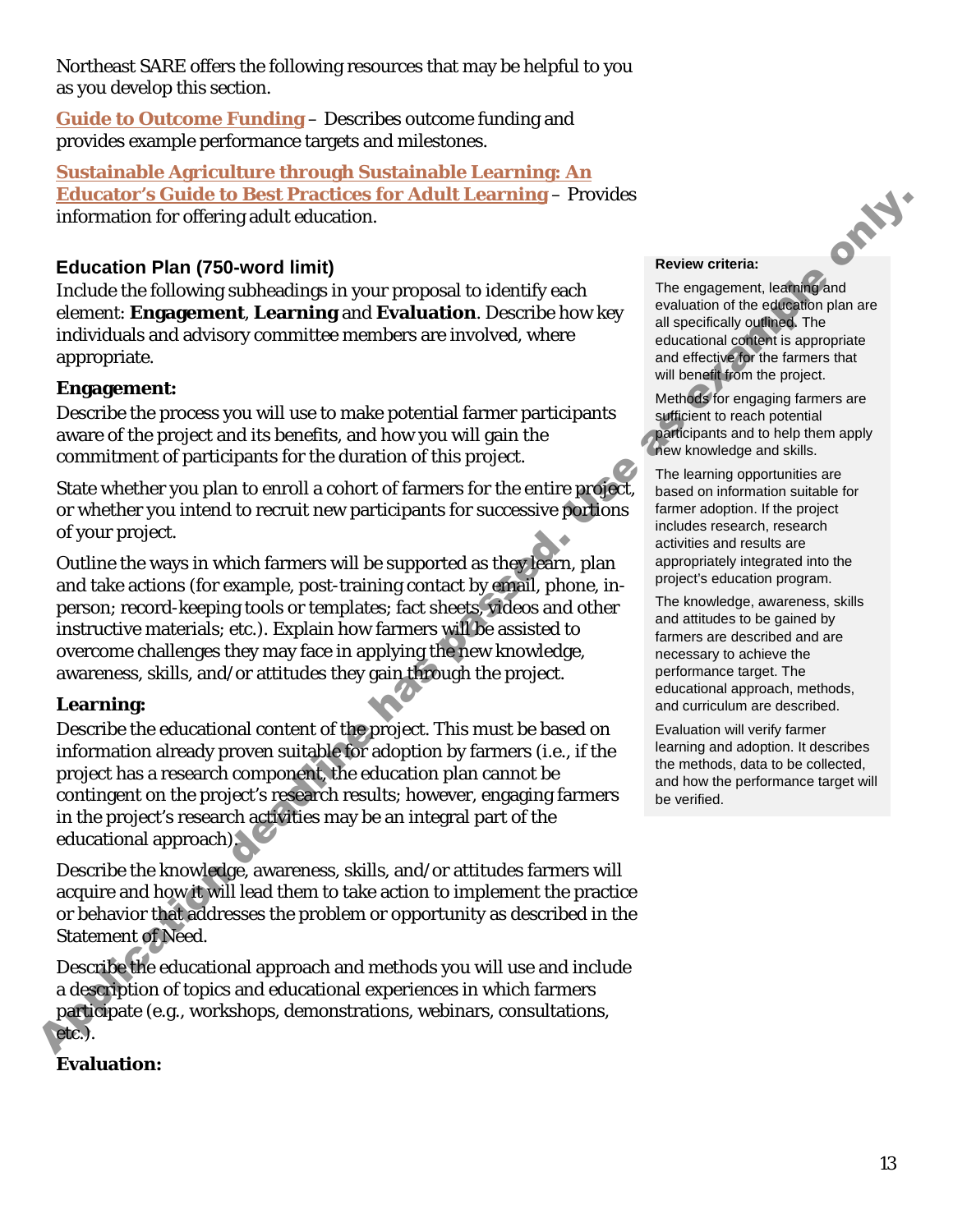Describe methods for evaluating the progress of your project by documenting what and how farmers learn, plan and take action through each phase of the education plan.

Describe the information (data) to be collected, when and how it will be collected.

Describe your plan for verifying the extent to which all components of the performance target are achieved.

### **(Optional) Curriculum/Supporting Documents (Upload)**

You may upload a draft curriculum and other types of educational tools to be used in your project here. Do **not** upload more than 5 total pages of curriculum/supporting documents – reviewers will not review more than the first 5 pages of uploaded documentation.

*Note: Allowable file types include PDFs, images and Excel spreadsheets.*

#### **Draft Verification Tool (Upload)**

Upload a draft of the tool you will use to verify the extent to which the four components of the performance target are achieved:

- Number and type of farmers.
- Specific practice or behavior farmers adopted.
- Extent of farmer adoption of the practices or behaviors.
- Measurable benefits that resulted.

*Note: Allowable file types include PDFs and Excel spreadsheets.*

#### **Milestones (900-word limit; suggested limit of 12 milestones, 75 word limit for each milestone)**

Milestones list the logically connected knowledge gain, skills acquisition, increased awareness or changes in attitude that farmers will accomplish, in sequence, as they participate in the activities outlined in the education plan. Milestones will only include research activities if farmers participate directly in them as an integral component of their learning experience. Dependent parameterization of vertical control and a control and a control and a control and a control and a control and a control and a control and a control and a control and a control and a control and a control and a

#### *The Performance Target is not a milestone—rather, milestones are the changes or actions that will lead to the performance target.*

If funded, the project's milestones will become the benchmarks for required progress reports; as such, they must be verifiable (measurable). Describe how and when data will be collected to measure the extent to which each milestone was achieved and, ultimately, how the performance target was reached.

Write the milestones sequentially. Like the performance target, each milestone should be an ambitious but realistic goal.



**Review criteria:**

The verification tool is designed to verify the extent to which the performance target is achieved.

#### **Review criteria:**

The milestones describe a sequence of knowledge and skills acquisition or changes in awareness or attitude by farmers, as well as interim changes farmers make or measurable steps they take during the project.

The milestones are likely to lead to the performance target.

Milestone descriptions include the number of participants, what farmers learn or do, anticipated completion dates, and describe project team involvement, if relevant.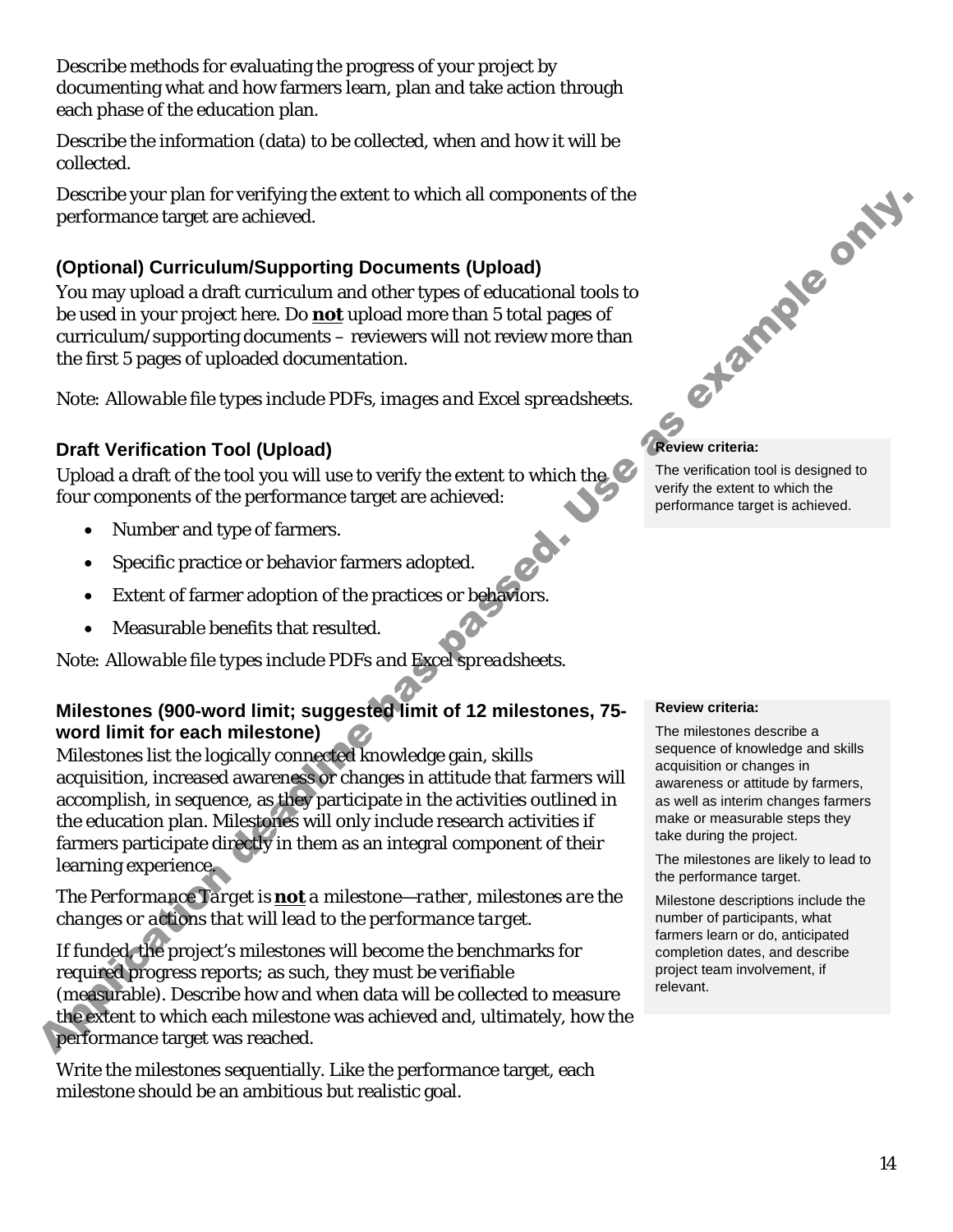Number the milestones and choose whether or not to give each milestone one of these labels: "**Engagement**", "**Learning**" or "**Evaluation**".

Each milestone includes the following elements.

- **Number of participants**: A realistic number of farmers (and service providers, if appropriate) who will participate.
- **What farmers learn or do**: Brief summary of what participants do in terms of the specific knowledge, skills, attitudes and/or awareness they gain during engagement, learning or evaluation activities (previously described in the Education Plan).
- **Proposed completion date**: If a project activity and resulting participant experience or action will be repeated multiple times during the project, please treat these as a single milestone, describing the pattern of planned occurrence and final completion date of the entire set.
- **(Optional) Project Team involvement**: Include this element in a milestone if relevant--describe how the project team and or advisory committee will be involved in each milestone.

#### *The following are examples of milestones.*

*Engagement: 200 farmers learn about the soil health workshop through email newsletters. This will occur each January of the project until the project's end in 2023. This will be tracked by J. Doe (communication specialist) via newsletter open rates.* 

*Learning: 50 farmers participate in each soil health workshop (150 individual farmers total--some farmers attend multiple workshops- across 4 workshops) and learn about indicators of soil health and soil health tests. There will be 2 workshops per summer, ending in the summer of 2023. A sign-up sheet will be distributed at each workshop to collect participant contact information for involvement in follow up focus groups.*

*Engagement and Evaluation: Of the 150 farmers who participate in the workshops, 80 participate in at least one annual focus group to support implementation of soil health practices and to plan each year's subsequent workshops to build on participant needs. Evaluation of farmer learning will also occur during annual focus groups. Project Leader, J. Smith will lead focus groups and a member of the advisory committee will participate each year. The last focus group will meet in September of 2023.* service provides. If appropriate) who will participants<br>
What farmeres the area die Stries sammary of what participants<br>
du in terms of the guest during the knowledge shills, attitudes and to<br>
a waverusta they gain during

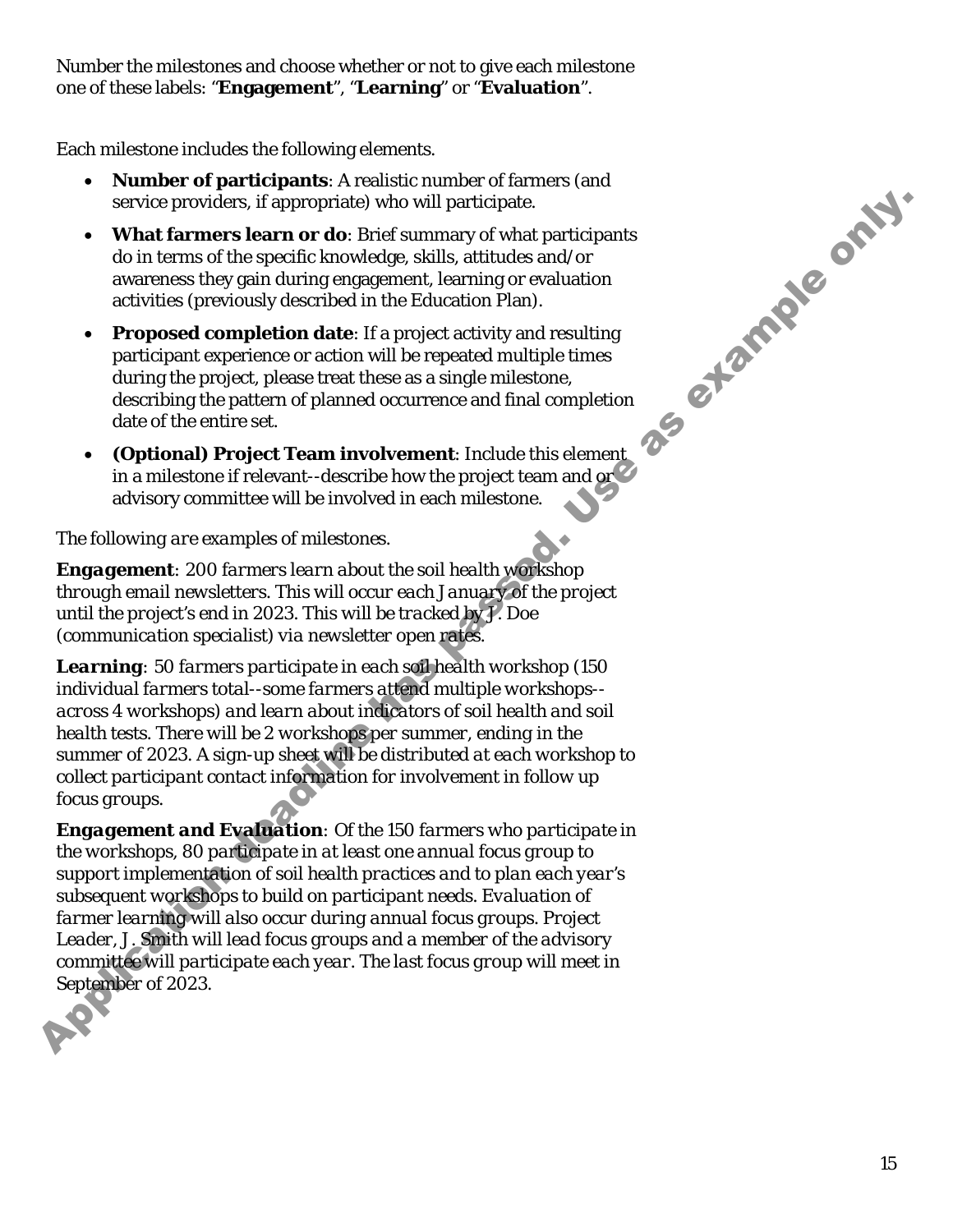#### **Research**

#### **Will you be conducting research as part of your project?**

Please answer either "yes" or "no". This grant program does **not** require a research component. If you answer "no" to this question, do **not** enter any text in the following questions in this section; move on to the "Previous Work" section. Any text entered in this section will not be reviewed if you are not conducting research as part of your project.

If you select "yes", you are proposing a project that includes research that is related and complementary to the education program. Please describe the research; the first two questions below are required and the "Other Relevant Research Information" is optional. Previous Work" section, Any tax tentred in this section will not be example as example and the measurement than the example of the section of the tentre and the section of the section of the section of the section of the

#### **Research Hypothesis or Question (100-word limit)**

If the project includes a research component, state the hypothesis(es) or research question(s) to be tested or evaluated. Please note: Any proposed research must have the potential to contribute to the information that farmers will acquire during the education program.

Since research results cannot be guaranteed, the extent to which participants achieve the performance target must not depend on the findings of the research.

#### **Research Description (1,200-word limit)**

Describe the research proposed to test the stated hypothesis(es) or research question(s).

For field and laboratory research, describe the elements listed below. Include the subheadings in bold in the text you enter to identify each element.

- 1. **Treatments**: Proposed treatments with rationale for selection.
- 2. **Methods**: Experimental design, experimental unit size and treatment application.
- 3. **Data Collection and Analysis**: Data to be collected, measurement protocols and statistical methods of analysis.
- 4. **Farmer Input**: How farmers contributed to the development of the hypothesis and treatment selection, and the ways they may contribute to conducting the research.
- 5. **(Optional) Additional Information**: Describe other relevant features of the proposed research.

For social science research, describe the elements listed below. Include the subheadings in bold in the text you enter to identify each element.

- 1. **Population**: Study population and, if appropriate, sampling strategy.
- 2. **Methodology**: Research and design strategy.

#### **Note:**

This grant program does **not** require a research component. If your answer to this question is "no", your proposal's overall score will not be affected. If you answer "yes", your proposal's weighted score is not affected but reviewers do score and discuss this section, affecting the overall ranking of your proposal.

#### **Review criteria:**

The research topic is directly related to the problem or opportunity and the hypothesis or research question is clearly stated. The research has the potential to contribute to the information shared in the education plan.

#### **Review criteria:**

The experimental design, treatments and/or population, and methods are clearly articulated and well designed to test the hypothesis or research question, and the research is likely to yield valid results that provide the basis for adoption of beneficial new farm practices.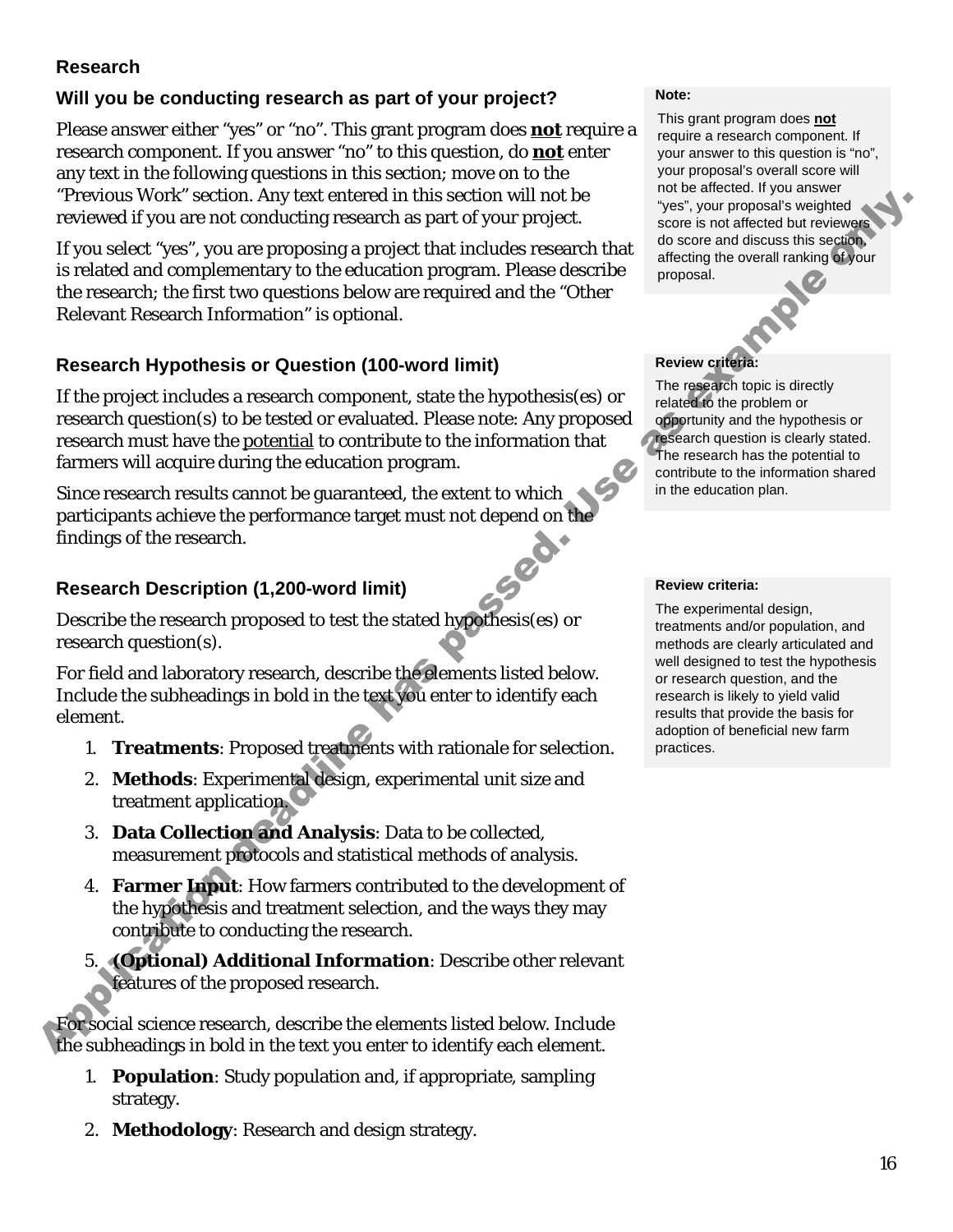- 3. **Data Collection and Analysis**: Data collection methods, instruments and methods of analysis.
- 4. **Farmer Input**: How farmers contributed to the development of the research and its design, and the ways they may contribute to conducting or participating in the research.
- **5. (Optional) Additional Information**: Describe other relevant features of the proposed research.

## **(Optional) Other Relevant Research Information (Upload)**

You may upload materials that clarify the research plan, such as a plot plan or sampling plan, experiment diagram, outline of focus group or interview guide or other supporting research documentation. Do **not**  upload more than 5 total pages of other research information – reviewers will not review more than the first 5 pages of uploaded documentation.

Note: allowable file types include PDFs, images, and Excel spreadsheets.

### **Previous Work**

#### **Literature Review (1,200-word limit)**

Outline the scientific foundation and merits of your project and identify and explain the references used to understand the problems, challenges and opportunities your project will address, as well as current knowledge associated with the proposed solution and educational methods to be used. Include only those sources most relevant to your project. This section is the place to convince reviewers that there is a body of knowledge that provides a compelling rationale for the project. It is applicable to projects with and without a research component. **5.** (Optional) Additional Information: Describe other relevant<br>(outures of the proposed research Information (Upload)<br>(fortional) Other Relevant Research Information (Upload)<br>plan or sampling plan, experiment diagram, no

Clearly describe what others have done and how your project will complement or build upon the results of previous efforts. Show that you are informed about previous relevant research or initiatives including grants from SARE if they are relevant to your project. The national SARE database of projects (**projects.sare.org/search-projects**) contains projects from all four SARE regions and is searchable by state, type of grant, project coordinator and keyword.

# **Citation List (no word limit)**

Provide a list of citations referenced in the literature review and elsewhere in your proposal. Only include citations directly related to the project.



**Previous Work criteria weight: 10%**

#### **Review criteria:**

Previous relevant work is described and connected to the proposed work

#### **Review criteria:**

A citation list is provided with relevant references included.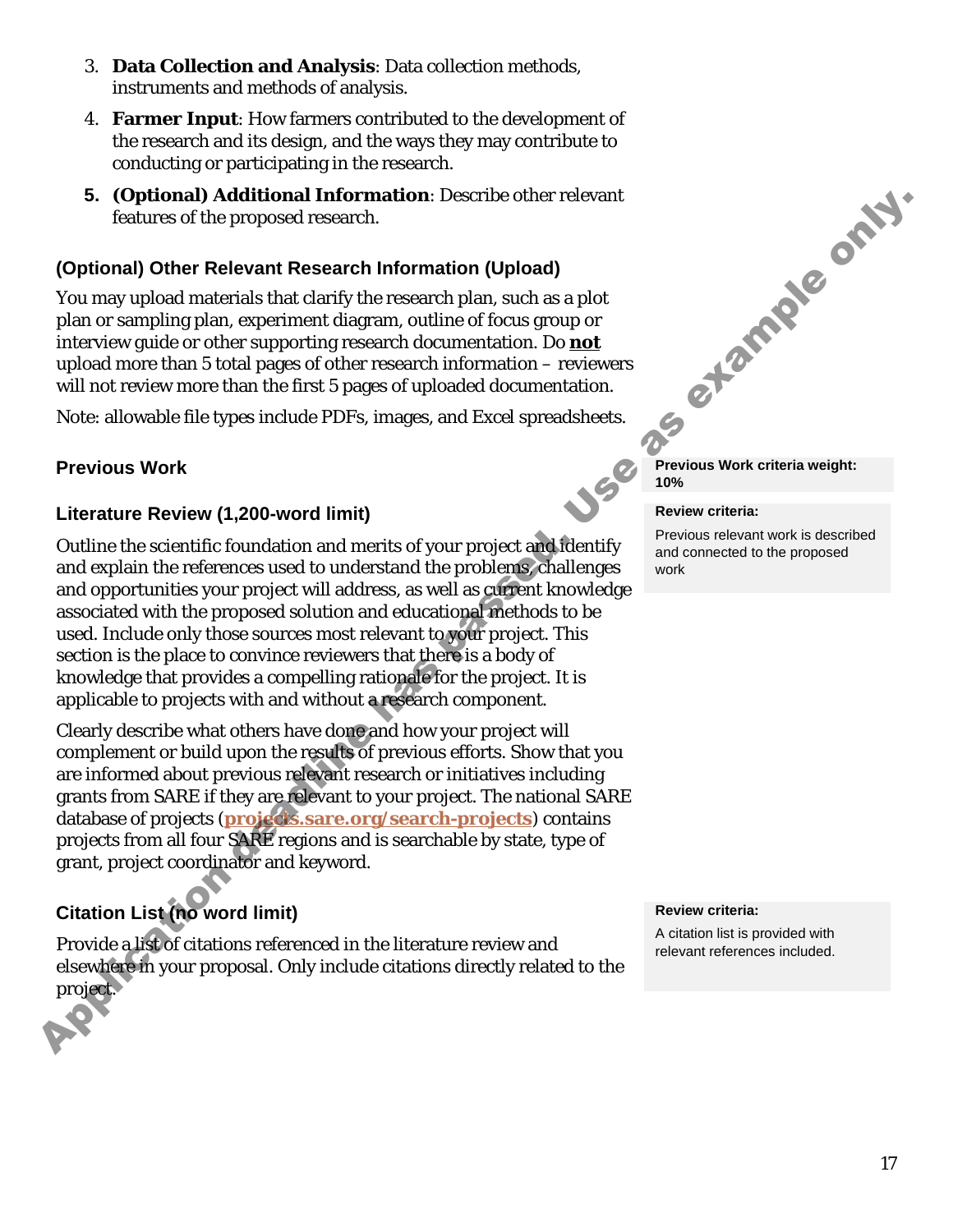## **Budget**

A detailed budget is required for the host organization and each subaward on the project. The budget is provided by completing and uploading Budget Justification and Narrative Spreadsheet(s) and entering totals into the online proposal.

Your total funding request is expected to be within the budget range listed in your preproposal unless otherwise requested by the preproposal review team. Funding requests should align with project duration, scope of the work, and intensity of the education program for farmers. Occasionally, full proposal budgets differ from the original estimates approved at the preproposal stage. If the project's expenses have increased or decreased, the reasons should be made clear through the budget justification and in the proposal text. Your total funding requests is expected to be within the budget range. In<br>over the interaction of the work, and intensity of the education program for farmes.<br>
receive team, Funding requests aboutd align with project durat

Projects are invited to include funding to address and assess social dimensions of the proposed work.

#### **Organizational Affiliation of Subawardees**

Enter any additional organizations that will receive funding.

The organizational affiliation of the project leader (you, the principal investigator) is already defined in the applicant profile and does not need to be entered again.

## **Budget Justification and Narrative Spreadsheet (Upload)**

Use the Northeast SARE Budget Justification and Narrative Template (Excel spreadsheet) available at: **www.northeastsare.org/ResearchEducationGrant**. The template can accommodate one-, two- or three-year budgets. In the template, please carefully review the instructions on Row 3 of the "Budget" tab, the "Instructions" tab, and the "Example Budget" tab.

A Budget Justification and Narrative Template is required for each organization that will receive funds through subawards. The completed template(s) must be uploaded as an Excel file (.xls or .xlsx) to your online submission.

An overview of allowable and unallowable uses of funds is given on page 4 of this Call.

In the Template, itemize and justify all expected expenses and calculate their costs as precisely as possible to show reviewers what funds are needed to carry out your project, and why they are needed.

Include the quantity and per-unit cost of each expense and include a narrative description that explains the need for and use of each expense. This level of detail is required by USDA NIFA and the University of Vermont. It also shows reviewers you have carefully considered the funding needed for your project. The competitiveness of proposals is undermined by an inadequately justified budget.

The Template should calculate the total cost of each item, the category subtotals for each year, and overall project totals. Budget categories in the Template are explained in the Instructions and are also provided in the **[Appendix](#page-20-0)** for your convenience. All totals for each category should be calculated using the formulas in the Template.

#### **Budget criteria weight: 15%**

#### **Review criteria:**

Budget items reflect the realistic needs of the project and the total budget request is appropriate in terms of the magnitude of the project's expected results. All expenses are well justified.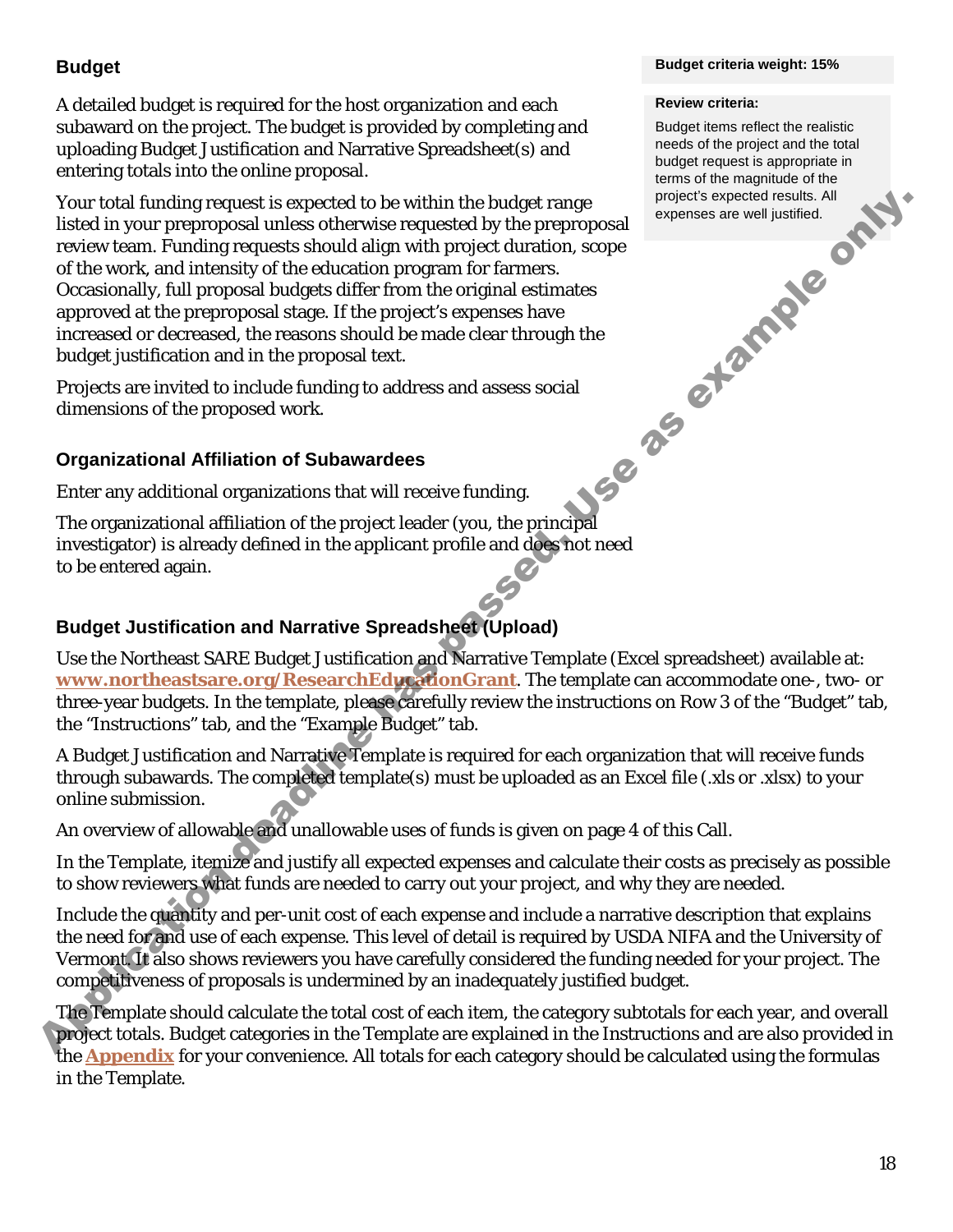Matching funds are **not** required for SARE grants. If your organization is providing facilities, resources or significant in-kind contributions to the project, these are best described in the proposal text and not in the budget justification.

#### **Total Direct Costs**

Enter the total direct dollar amount requested from the Template ("TOTAL DIRECT COSTS" from the Budget Justification and Narrative Template).

#### **Total Indirect Costs**

Enter the total indirect dollar amount requested from the Template ("TOTAL INDIRECT COSTS" from the Budget Justification and Narrative Template). Please note that for-profit businesses cannot include indirect costs in the budget (see the Appendix for more information).

#### **Total SARE Request**

Enter the total dollar amount requested from the Template ("TOTAL SARE Request" from the Budget Justification and Narrative Template). The totals of indirect and direct costs requested above should add<br>up to this number.<br>Host Organization Approval<br>Grant Commitment Form (1) up to this number.

#### **Host Organization Approval**

#### **Grant Commitment Form (Upload)**

Please complete the Grant Commitment Form(s), available at:

**[www.northeastsare.org/ResearchEducationGrant](http://www.northeastsare.org/ResearchEducationGrant)**. You, the project leader (principal investigator), must sign as the applicant. An authorized official at your organization (typically a sponsored programs officer or organization's financial manager or executive director) must also sign. You may share your proposal with your host organization's authorized official by clicking on the "View Draft" button on the Proposal Overview Page, then print the proposal or share the proposal by providing the "Link to share" URL. and Narrative Template).<br>
S<br>
a collar amount requested from the Template ("TOTAL INDIRECT COSTS" from the<br>
and Narrative Template). Please note that for-profit businesses cannot included<br>
udget (see the Appendix for more i

Upload a PDF or image copy of the completed, fully officiated Grant Commitment Form and enter the information from the Form into the next two questions.

*Note:* Completed Grant Commitment Forms are required from **all** organizations that receive SARE funds under subawards—so please be sure to work with your project partners to receive their completed (and signed) Grant Commitment Forms well in advance of the deadline. You must upload PDFs (or image files) of these forms with your submitted proposal. If an organization or partner will not receive a subaward, no Grant Commitment Form is required.

### **Authorized Official Contact Information**

For the organization serving as host organization for the project, provide the name and contact information of the authorized official for the organization serving as fiscal agent for the project.

# <span id="page-18-0"></span>**FDP Clearinghouse Information**

Please check the response to the question, "Is this organization registered in the Federal Demonstration Partnership (FDP) Expanded Clearinghouse?" A list of participating organizations can be found at: Authorized Official Co<br>For the organization ser<br>information of the author<br>FDP Clearinghouse In<br>Please check the responser<br>Partnership (FDP) Expa **[fdpclearinghouse.org/organizations](https://fdpclearinghouse.org/organizations)**.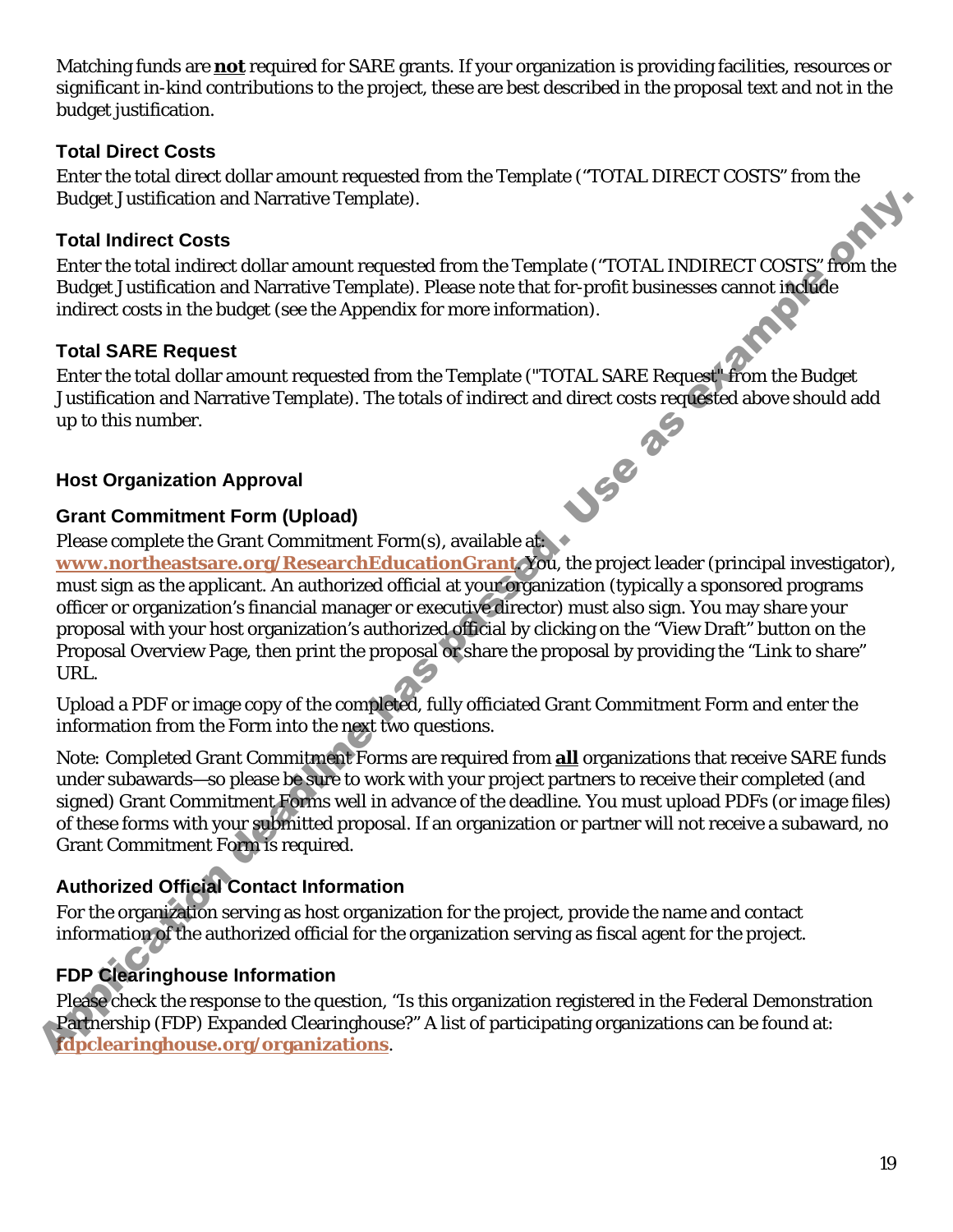# **Expectations for Funded Proposals**

If the Northeast SARE Administrative Council selects your project for funding, you may expect the following.

#### **Notification**

The Northeast SARE Administrative Council will select proposals for funding by the end of February 2022 and Northeast SARE staff will notify applicants of the status of their proposals soon after that.

#### **Contracting and Disbursement of Funds**

The Sponsored Programs Office or Authorized Official of the grant recipient will receive a Subaward Agreement from the University of Vermont, the host organization for Northeast SARE. Funds are to be used exclusively for the proposed project, subject to the restrictions outlined in "Use of Funds." Funds are released on a reimbursement basis to the organization in response to invoices from the organization's financial office. This process can take a while so, if funded, be sure to initiate it as soon as possible. Northeast SARE will hold the last 10 percent of the award until the final project report has been received *and* approved.

#### **IACUC and IRB Documentation**

If your project is funded and involves research with vertebrate animals, SARE will require certification of protocol review from an Institutional Animal Care and Use Committee (IACUC). If your project is funded and involves human subjects research, SARE will need a completed approval or exemption document from an Institutional Review Board (IRB) for Protection of Human Subjects in Research.

### **Acknowledging SARE**

All funded projects are required to acknowledge Northeast SARE as the funding source in **all** project publications and outreach materials.

### **Required Reporting**

Northeast SARE requires annual progress reports and a comprehensive final report for all projects. All reports will be submitted online in SARE's Grant Management System using our reporting template. Reports should describe the progress made on the project, detail the findings observed, and document any outputs and impacts. All outreach and educational activities should be reported as well as any measured changes in participant knowledge and skills, attitudes and awareness, and/or the adoption of new practices. Publications and educational tools should be added to the report as attachments. Photographs should be included to help document and promote the project. The Northeast SARE Administrative Council will select proposals or lariding to the end of rebutary 2028<br>and Northeast SARE staff will notify sophiearts of the status of their proposals soon atter that.<br> **Contracting and Di** 

Progress reports are due by January 15 each year the project is active and a final report is due within 60 days of the project's end date. The final report should include full, detailed results of project activities that were defined in the proposal, regardless of pending or published journal articles. At the close of projects, SARE asks for contact information of 8-12 project participants whom SARE may contact in the future for program evaluation.

It is useful to review SARE's logic models and to be familiar with performance indicators that will be evaluated as part of grantee and post-project reporting. SARE logic models provide a description of the resources, activities, outputs, and outcomes of the program. For more information, please visit: **[www.northeastsare.org/logicmodels](http://www.northeastsare.org/logicmodels)**.

Northeast SARE asks that grant recipients provide us with their contact information for at least two years after the project has ended to allow for follow-up and response to inquiries about the project.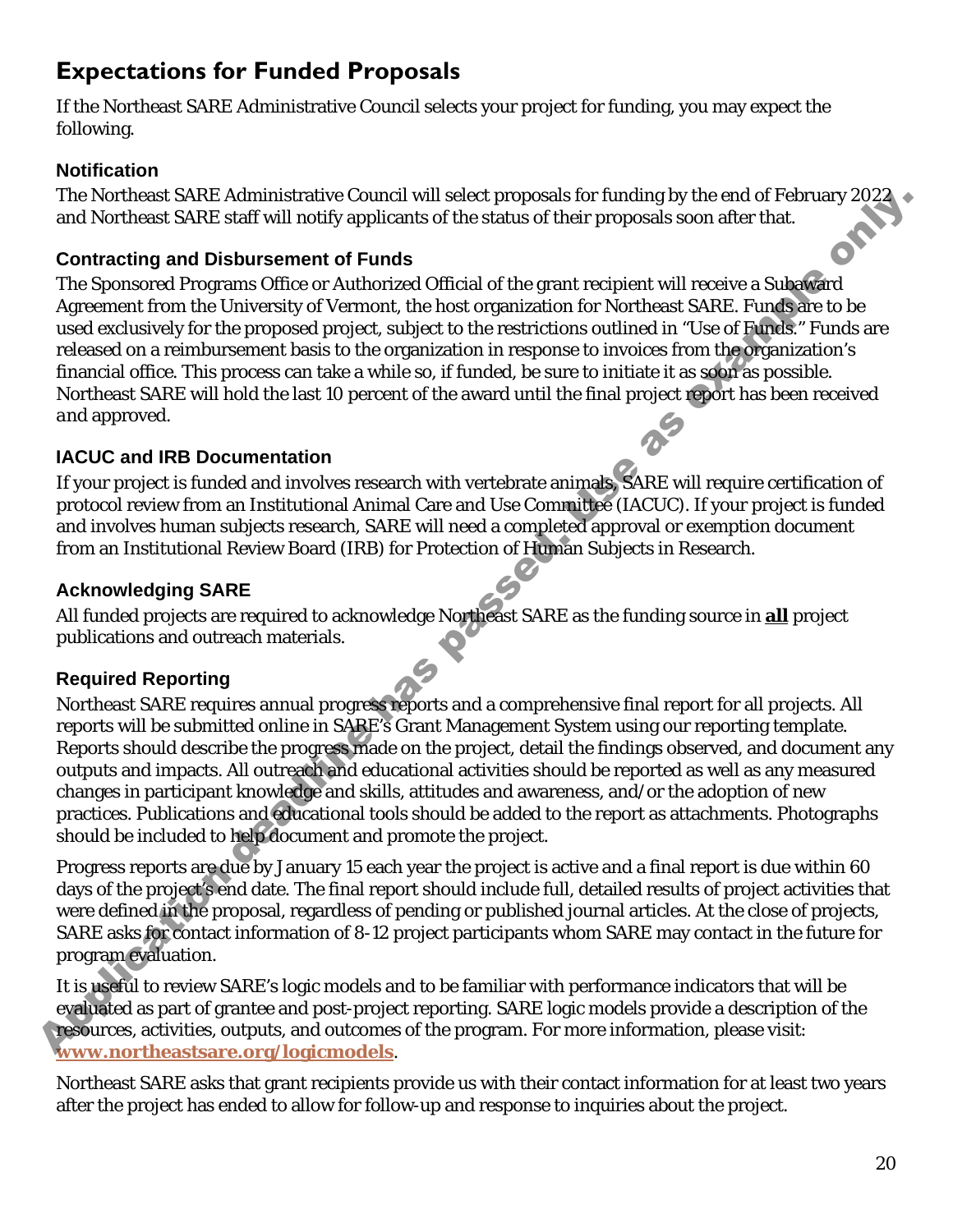# <span id="page-20-0"></span>**Appendix: Explanation of Budget Categories**

This information is available directly in the Budget Justification and Narrative Template in the Instructions tab and is included here as well for your convenience.

### **Salaries and Wages**

Include salaries and wages for the project leaders, support staff, and/or student wages. These must be shown as either an hourly rate multiplied by the anticipated time needed to complete the project or as a percentage of Full Time Equivalent (FTE) at a given salary. Provide narrative detail of each person's role in the project or the services they are providing through their work on the project.

If salaries are expected to change, enter each year on a separate line.

Only people employed by the host organization should be listed in this category. In most circumstances, the salaries of administrative or clerical staff at educational institutions and nonprofit organizations are included as part of indirect costs. Those employed elsewhere should be listed in the "Consultant Services" category below or, if individuals are to be paid by another organization via a subaward, they should be included in a separately detailed subaward budget and the subaward total should be listed below under "Subawards" in "Other Direct Costs."

# **Fringe Benefits**

If applicable, provide the cost of fringe benefits. These should be calculated as a percentage of the salary and/or wage amounts above.

# **Materials and Supplies**

Materials and supplies are items that are not depreciated over time. Supplies can include items such as project-specific software, specialized tools, measuring devices, and other materials that will be used during the course of the project. Property that has a useful life beyond one year should be included in the "Purchase of Equipment or Cost of Fabrication" category below. Individual materials and supplies with a value greater than \$1,000 may need to be prorated based on the project length. See the "Purchase of Equipment or Cost of Fabrication" section for more details. Include sularites and wages tor the project leaders, support sind, and/or student wages. These must be<br>not asset of that me Equivalent (FTE) at a given state of the medical consider the project or as a photon to proceed fo

Any requests for funds to purchase materials and supplies must clearly describe why they are essential to the project. Please itemize the quantity and per-unit cost of each expense. In general terms, indicate the types of required expendable materials and supplies and their estimated costs.

It is important to include narrative justification about why the item is necessary and why not otherwise available through the organization. Items must be project-specific and able to be tracked as being used for the project. General-use items such as office supplies are not allowable unless the items can be tracked and itemized for a project-specific purpose. Promotional items are not allowed, including items of clothing (hats, tee shirts, aprons, etc.), swag, giveaways, subsidies, raffles and branded promotional material.

# **Travel**

This section is only for the travel of employees/personnel of the host organization; list consultant travel under the "Consultant Services" section and list participant travel under the "Trainee Support" section. Specify the purpose of the trip(s) and who is traveling, the destination, dates of trip or length of trip if dates are not known, and expenses per trip. We recommend that you break out costs onto different lines (such as registration fees, lodging, airfare or mileage, per diem, etc.) so that your estimates are clear to reviewers. Travel expenses for scholarly meetings are not allowable unless essential to the project, such as presentation of project results or to explicitly bring information back to project participants.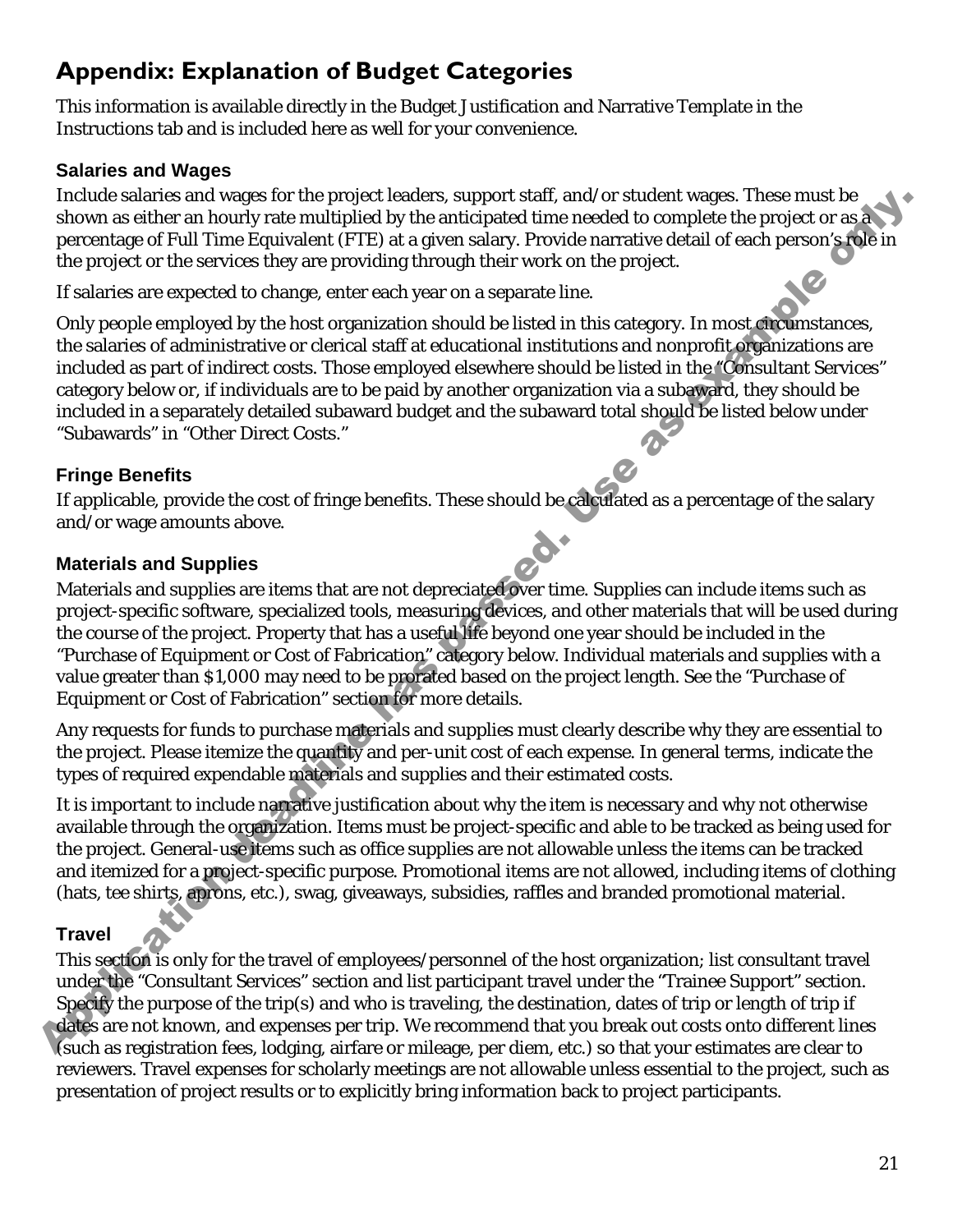When requesting funds for travel by car, use the mileage reimbursement rate set by the organization administering the grant (cannot be more than the Federal rate). If your organization does not have a rate, then you should use the current Federal mileage rate at: **[www.irs.gov/tax-professionals/standard](http://www.irs.gov/tax-professionals/standard-mileage-rates)[mileage-rates](http://www.irs.gov/tax-professionals/standard-mileage-rates)**.

If the budget includes air travel, these trips must clearly be justified as necessary to the project. Foreign travel is typically not allowed under the SARE program except in cases where sufficient justification has been provided and it must be pre-approved by Northeast SARE staff if your project is funded. To justify foreign travel, grant applicants need to demonstrate the travel is 1) directly related to the project, 2) important for project completion, and 3) well justified (i.e., provide explanation for why the activity cannot be done in the USA, detail relevance to Northeast agriculture sustainability, and provide foreign institution and colleagues' qualifications when relevant, etc.). All airline travel must be booked according to the guidelines of the Fly America Act which roughly states that, except under certain circumstances, flights must be booked on U.S. flag carriers. In addition, all flights must be booked in coach class. been provided and it must be pre-approved by Northeast SARE start if your project is function to pushing the successive of the project of the successive of the successive of the project content for project condition, and a

### **Communications and Printing**

This category includes costs of developing, printing and distributing all publication, education, and outreach materials. Include publishing costs for scientific or technical journal articles here. You may include the cost of developing web-based publications here, but web hosting expenses belong in the "Subscriptions" category. Show a per-piece cost for any publications you plan to develop.

This category also includes postage, photocopying, fax and telephone expenses. Please note that charges for cell phones are not allowable.

### **Consultant Services**

If outside entities will be compensated on a temporary basis to carry out specific tasks, these charges are listed here. All personnel of the host organization should be listed under the "Salaries and Wages" section. Expenses for specific services, consultants and speakers/presenters should all be included here. Include the names (if applicable) of those receiving stipends or payments for services, the organizations or farms, a description of the services they are providing, and a breakdown of the number of days or hours of service, rate of pay, and expenses to be reimbursed (travel), etc.

Farmer collaborators are often paid stipends and this expense belongs in this category. SARE strongly encourages that farmers (and others who take time out of their normal work to provide a service to the project) be paid for the time they contribute to a project at a reasonable rate. For example, Northeast SARE compensates farmers who serve on its Administrative Council and review teams at a rate of \$300 per day.

Research incentives and compensation for interviewees or other research participants should also be included here when clearly necessary for the success of the program.

# **Subscriptions**

Costs of subscriptions, such as internet service, web hosting, online meeting, storage, survey platforms, and trade publications can be included here if they are specific to the project.

# **Conferences, Meetings and Workshops**

Costs of holding project conferences, meetings, training events and workshops are included in this category. Expense examples include the rental of facilities and equipment for meetings, and signage for field days. Details of costs for each conference or meeting should be itemized.

Meal expenses may be included in the budget only in situations where providing the meal maintains the continuity of a formal group meeting or educational training, and not offering such a meal would impose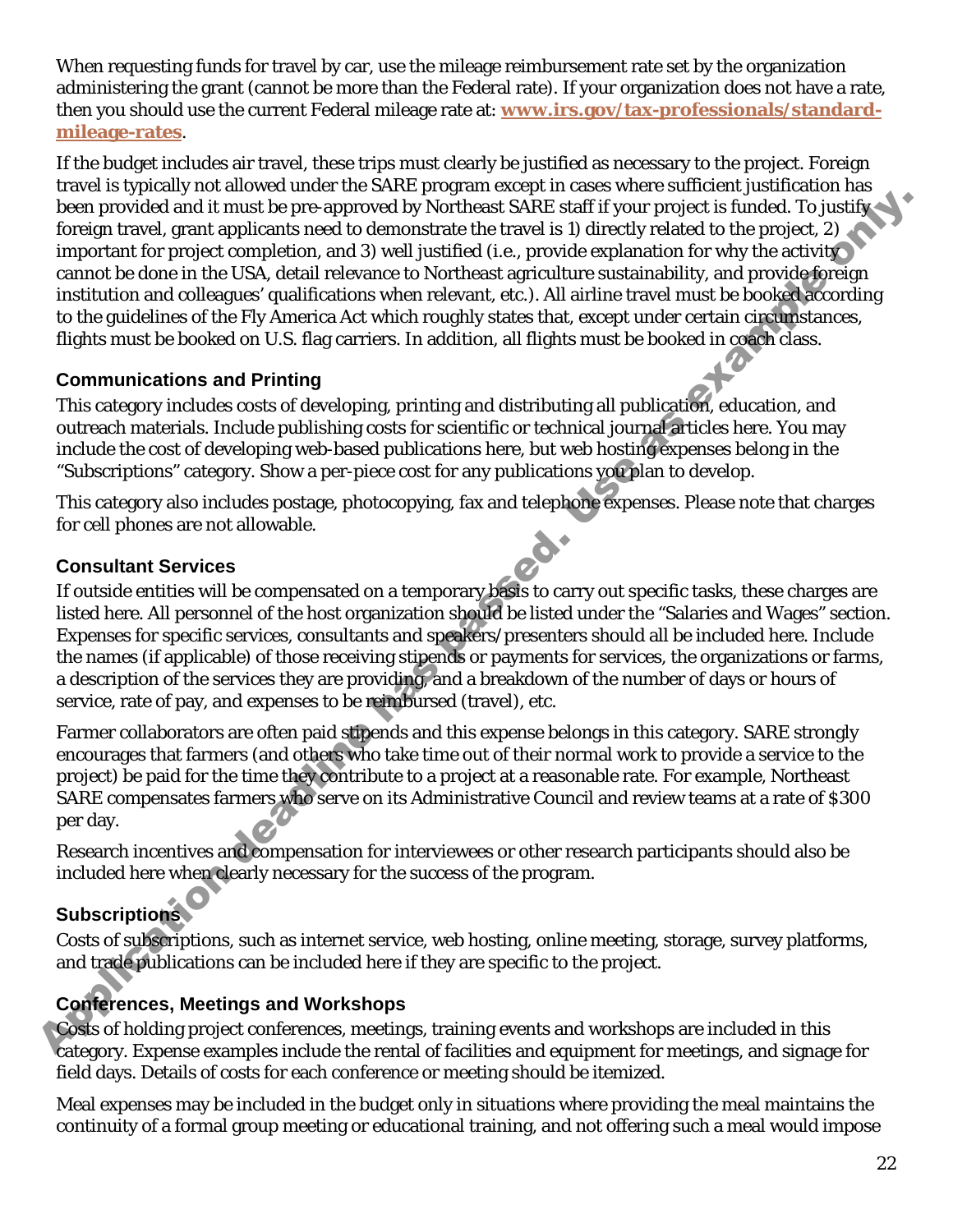inappropriate discomfort for the meeting participants. Conversely, meals may not be charged as project costs when individuals decide to go out for breakfast, lunch or dinner together when no need exists for continuity of a meeting; this kind of activity is considered an entertainment cost.

Reminder: List expenses for a project leader or staff employed by the host organization attending a conference under "Travel". List presenter expenses under "Consultant Services". List trainee-participant expenses under "Trainee Support".<br>
Other Direct Costs<br>
Please enter other direct costs of vour services expenses under "Trainee Support".

### **Other Direct Costs**

Please enter other direct costs of your proposal in this section.

Note: If your organization uses Modified Total Direct Costs (MTDC), the costs in this section are exempt from indirect cost calculations. This typically affects only a small number of applicants and is calculated automatically when the "*de minimus* rate" indirect cost option is selected at the bottom of the Budget Justification and Narrative Template. If you are not using the *de minimus* rate, the costs in this section are included in the indirect cost calculation.

#### **Trainee Support (participant support costs)**

If meals, registration costs, transportation, lodging, stipends or other travel expenses are to be paid on behalf of participants who are receiving training as project beneficiaries, these expenses should be listed as Trainee Support costs. Other payments for services rendered should be listed above in "Consultant Services". Other event expenses should be listed in "Conferences, Meetings and Workshops".

#### **Office Rental**

These costs are most often covered under the host organization's indirect costs (see below) and would only be applicable if a remote site was specifically needed to carry out the project.

### **Purchase of Equipment or Cost of Fabrication**

Equipment is defined as: 1) an item that has an acquisition cost of \$5,000 or more (unless the organization has established lower levels) **and/or** 2) has an expected useful life of more than one year (e.g., a \$1,000 item with a useful life of 5 years would belong in this category). Allowable items ordinarily will be limited to project-specific equipment not already available for the conduct of the work. Generalpurpose equipment—such as a personal computer or a tractor—are not eligible for support unless clearly necessary to the project and primarily used in the conduct of project-specific research. **Other Direct Costs**<br> **Charge the direct costs of your proposal in this section,**<br>
Note: If your regards<br>that the regard in the section of the proposal in the section of the costs in this section applicants and<br>
from indir

Fabrication of equipment is only appropriate when a project's plan of work calls for a piece of equipment to be constructed as an integral part of the project.

Requests for funds to purchase or fabricate equipment must clearly justify: 1) why the equipment is essential to the project and 2) why it is not part of the organization's normal inventory. When possible, equipment should be rented, but if the equipment is relatively inexpensive or not available for rent, an applicant can propose to buy the equipment. Shipping and delivery costs may be included.

Note when the applicant is a for-profit business: Typically, if equipment to be purchased has a useful life beyond the project period, SARE funds should be requested using a pro-rated share of the total cost based only on the time it will be used for the project. The allowed expense should be calculated as the purchase price, divided by expected useful life (typically five years for farm equipment) times the number of years used for the project. If the equipment's effectiveness is unknown (i.e., the project will determine whether it is useful in a particular application) or will be used only for education/research in perpetuity, it may be funded in full.